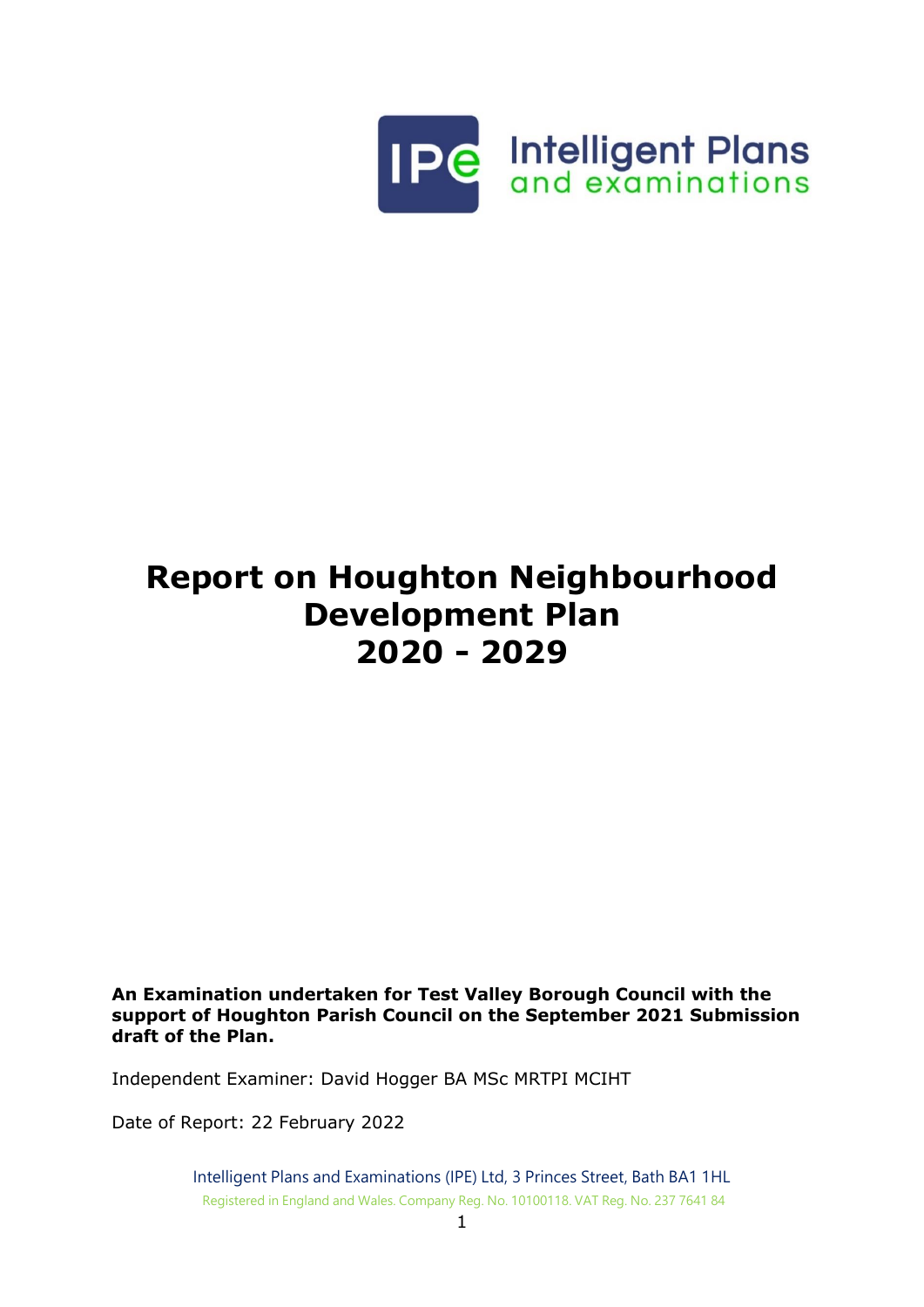# **Contents**

| Houghton Neighbourhood Development Plan 2020 - 2029 4                 |
|-----------------------------------------------------------------------|
|                                                                       |
|                                                                       |
|                                                                       |
|                                                                       |
|                                                                       |
|                                                                       |
|                                                                       |
| Written Representations with or without Public Hearing  8             |
|                                                                       |
|                                                                       |
|                                                                       |
|                                                                       |
|                                                                       |
|                                                                       |
|                                                                       |
|                                                                       |
|                                                                       |
|                                                                       |
|                                                                       |
|                                                                       |
| National Policy, Sustainable Development and the Development Plan  10 |
| Specific Issues of Compliance of the Plan's Policies  11              |
|                                                                       |
|                                                                       |
|                                                                       |
|                                                                       |
|                                                                       |
|                                                                       |
|                                                                       |
|                                                                       |
|                                                                       |
|                                                                       |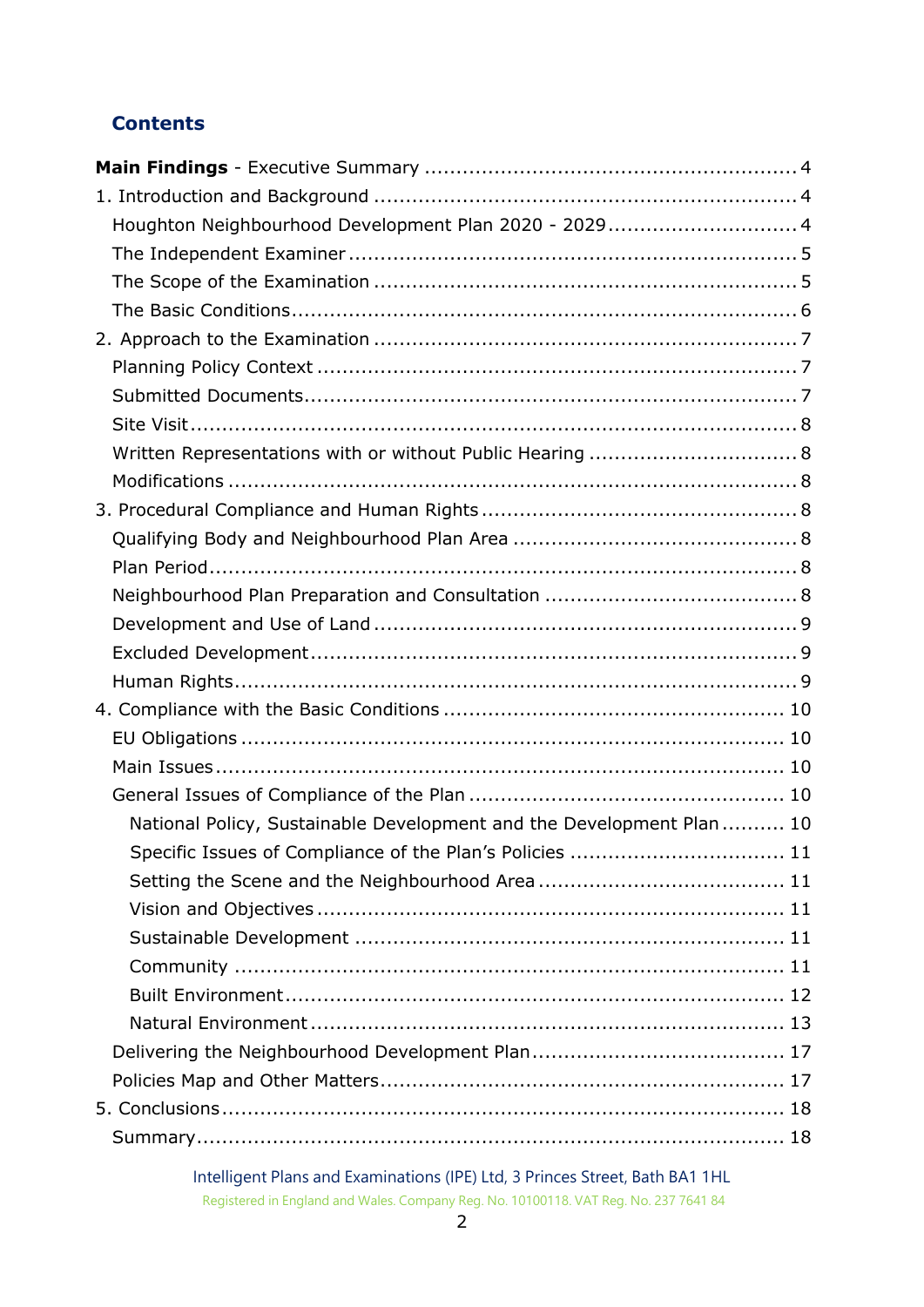| Overview ……………………………………………………………………………………… 18 |  |
|-----------------------------------------------|--|
|                                               |  |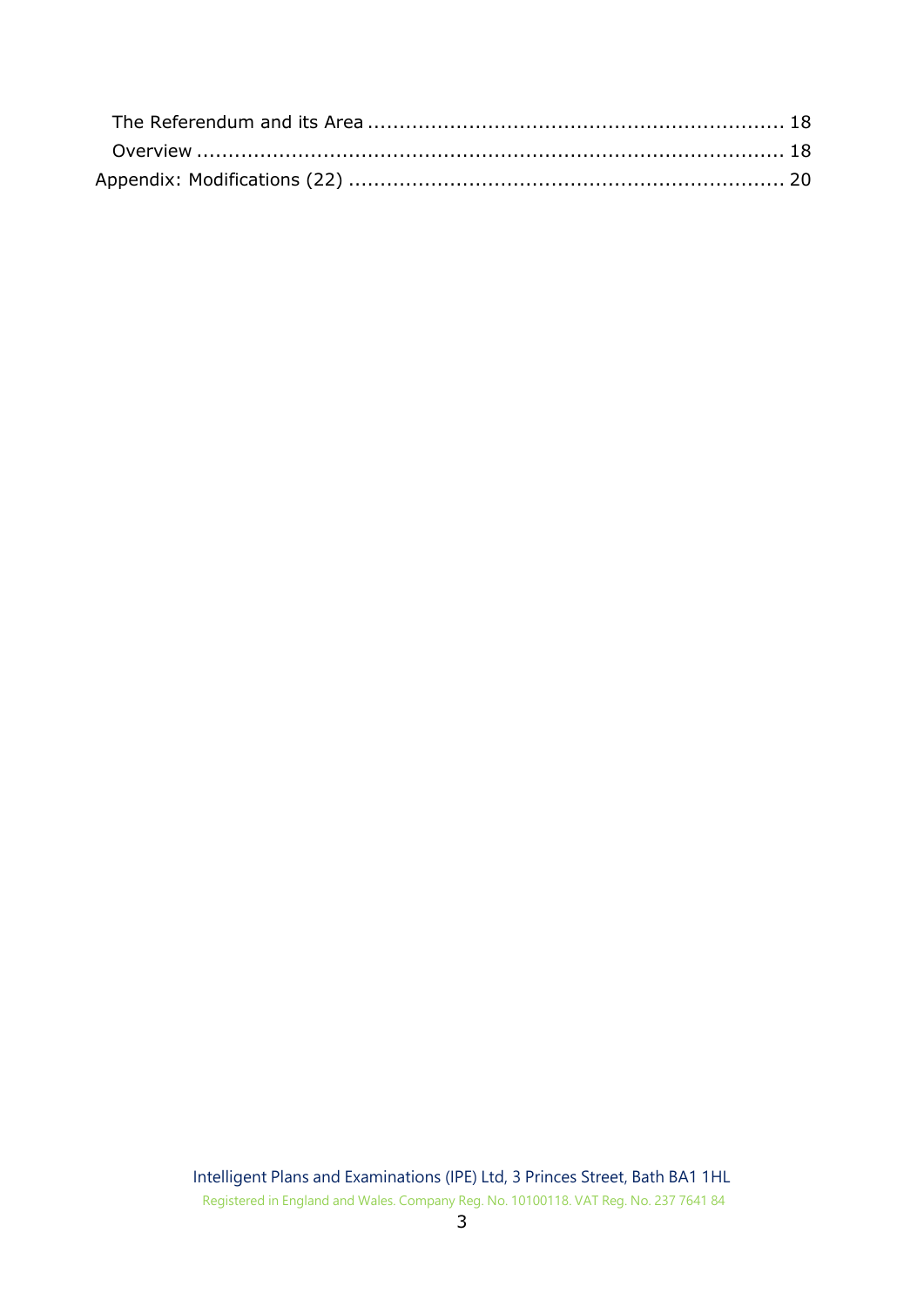# <span id="page-3-0"></span>**Main Findings** - Executive Summary

From my examination of the Houghton Neighbourhood Development Plan (the Plan/HNDP) and its supporting documentation including the representations made, I have concluded that subject to the policy modifications set out in this report, the Plan meets the Basic Conditions.

I have also concluded that:

- The Plan has been prepared and submitted for examination by a qualifying body – Houghton Parish Council;
- The Plan has been prepared for an area properly designated the Designated Area as identified on the plan on page 5 of the HNDP;
- The Plan specifies the period to which it is to take effect 2020 to 2029; and
- The policies relate to the development and use of land for a designated neighbourhood area.

I recommend that the Plan, once modified, proceeds to referendum on the basis that it has met all the relevant legal requirements.

I have considered whether the referendum area should extend beyond the designated area to which the Plan relates and have concluded that it should not.

# <span id="page-3-1"></span>1. Introduction and Background

# <span id="page-3-2"></span>Houghton Neighbourhood Development Plan 2020 - 2029

- 1.1 Houghton is a small village which lies a few miles to the south of Stockbridge. It is largely linear in form and immediately to the east of the village runs the River Test. The Houghton and Bossington Conservation Area $<sup>1</sup>$  includes the heart of the village, as well as part of the river</sup> floodplain and other open land. The character of the village and its attractive setting are clearly of great importance to the local community, and I note that the Vision for the community as set out on page 12 of the HNDP confirms that both the character of the built environment and the distinctive landscape character are both key components that the community seeks to protect and enhance.
- 1.2 There are a number of community facilities which I saw on my visit, including a village hall, a public house, All Saints Parish Church, allotments and a play area. The nearest school is in Stockbridge. The Parish is served by a number of public footpaths, including Monarch Way and Clarendon Way, and I saw that the Test Way runs to the east of the river and is easily accessible from the village.

<sup>&</sup>lt;sup>1</sup> See page 25 of the HNDP.

Intelligent Plans and Examinations (IPE) Ltd, 3 Princes Street, Bath BA1 1HL Registered in England and Wales. Company Reg. No. 10100118. VAT Reg. No. 237 7641 84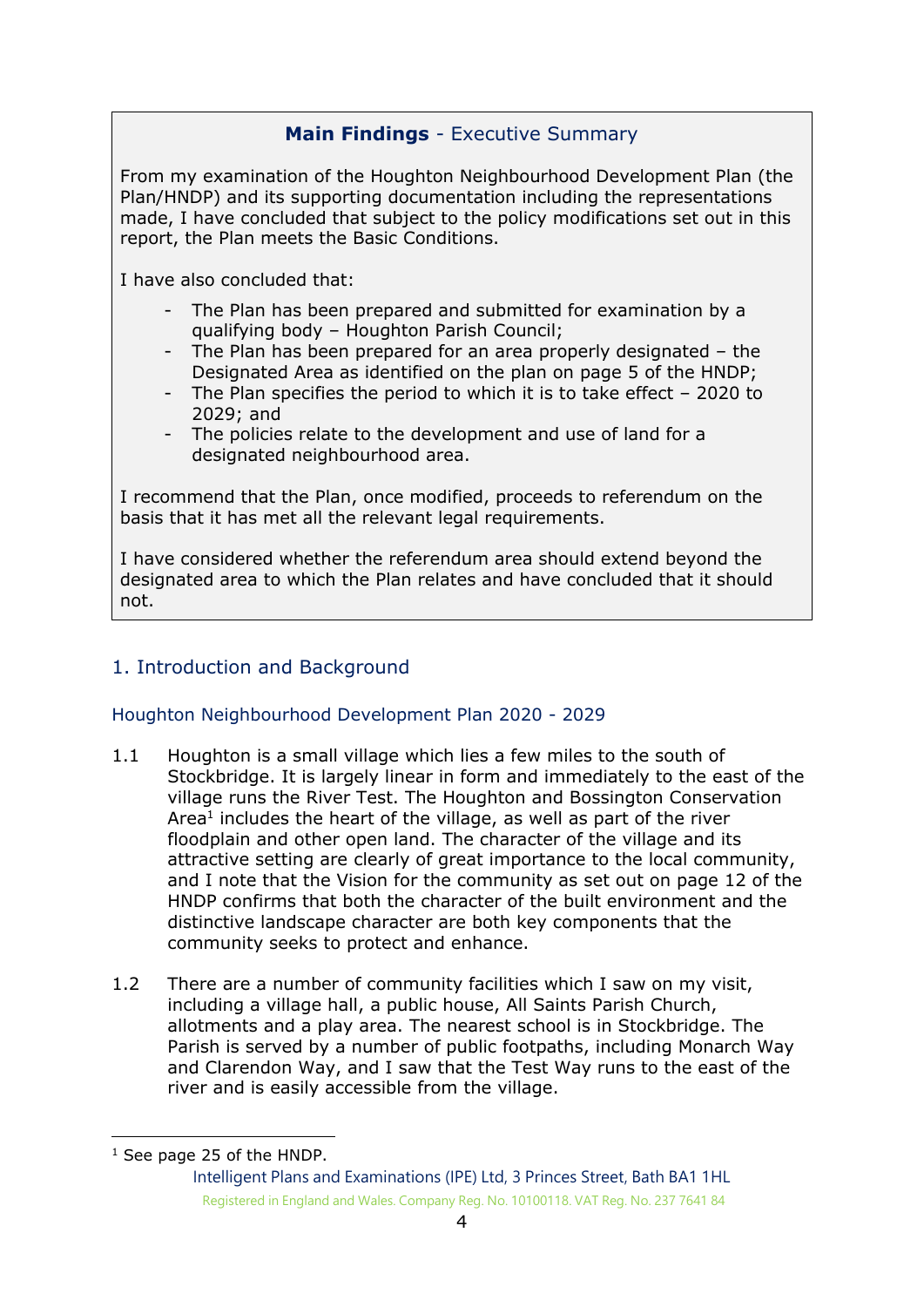1.3 The task of preparing a Neighbourhood Plan for Houghton commenced in February 2017. Initial consultation took place over a seven week period (ending on 12 May 2017) and the Steering Group was formed in August 2017. Drop-in sessions were arranged, questionnaires were distributed, a Housing Needs Survey was undertaken, residents' meetings were arranged, and the Parish Council undertook statutory consultation on the draft Plan from 12 April 2021 to 7 June 2021.

#### <span id="page-4-0"></span>The Independent Examiner

- 1.4 As the Plan has now reached the examination stage, I have been appointed as the examiner of the Houghton Neighbourhood Development Plan by Test Valley Borough Council (TVBC) with the agreement of Houghton Parish Council.
- 1.5 I am a chartered town planner and former government Planning Inspector, with extensive experience in the preparation, examination and implementation of development plans and other planning policy documents. I am an independent examiner, and do not have an interest in any of the land that may be affected by the draft Plan.

#### <span id="page-4-1"></span>The Scope of the Examination

1.6 As the independent examiner I am required to produce this report and recommend either:

(a) that the neighbourhood plan is submitted to a referendum without changes; or

(b) that modifications are made and that the modified neighbourhood plan is submitted to a referendum; or

(c) that the neighbourhood plan does not proceed to a referendum on the basis that it does not meet the necessary legal requirements.

- 1.7 The scope of the examination is set out in Paragraph 8(1) of Schedule 4B to the Town and Country Planning Act 1990 (as amended)('the 1990 Act'). The examiner must consider:
	- Whether the plan meets the Basic Conditions.
	- Whether the plan complies with provisions under s.38A and s.38B of the Planning and Compulsory Purchase Act 2004 (as amended) ('the 2004 Act'). These are:
		- it has been prepared and submitted for examination by a qualifying body, for an area that has been properly designated by the local planning authority;
		- it sets out policies in relation to the development and use of land;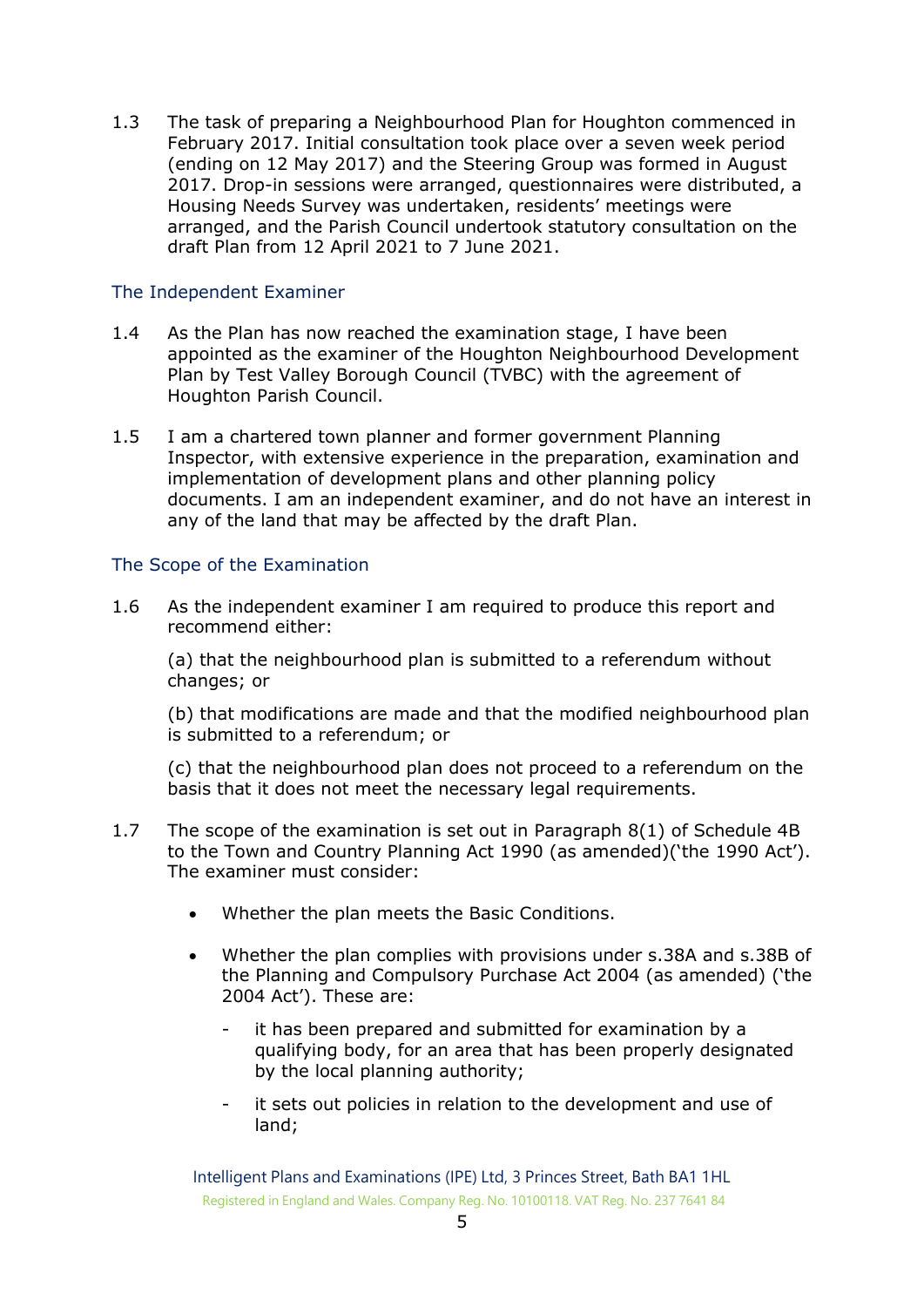- it specifies the period during which it has effect;
- it does not include provisions and policies for 'excluded development'; and
- it is the only neighbourhood plan for the area and does not relate to land outside the designated neighbourhood area.
- Whether the referendum boundary should be extended beyond the designated area, should the plan proceed to referendum.
- Such matters as prescribed in the Neighbourhood Planning (General) Regulations 2012 (as amended)('the 2012 Regulations').
- 1.8 I have considered only matters that fall within Paragraph 8(1) of Schedule 4B to the 1990 Act, with one exception. That is the requirement that the Plan is compatible with the Human Rights Convention.

#### <span id="page-5-0"></span>The Basic Conditions

- 1.9 The 'Basic Conditions' are set out in Paragraph 8(2) of Schedule 4B to the 1990 Act. In order to meet the Basic Conditions, the neighbourhood plan must:
	- Have regard to national policies and advice contained in guidance issued by the Secretary of State;
	- Contribute to the achievement of sustainable development;
	- Be in general conformity with the strategic policies of the development plan for the area;
	- Be compatible with and not breach European Union (EU) obligations (under retained EU law);<sup>2</sup> and
	- Meet prescribed conditions and comply with prescribed matters.
- 1.10 Regulation 32 of the 2012 Regulations prescribes a further Basic Condition for a neighbourhood plan. This requires that the making of the neighbourhood development plan does not breach the requirements of Chapter 8 of Part 6 of the Conservation of Habitats and Species Regulations 2017. 3

<sup>&</sup>lt;sup>2</sup> The existing body of environmental regulation is retained in UK law.

<sup>3</sup> This revised Basic Condition came into force on 28 December 2018 through the Conservation of Habitats and Species and Planning (Various Amendments) (England and Wales) Regulations 2018.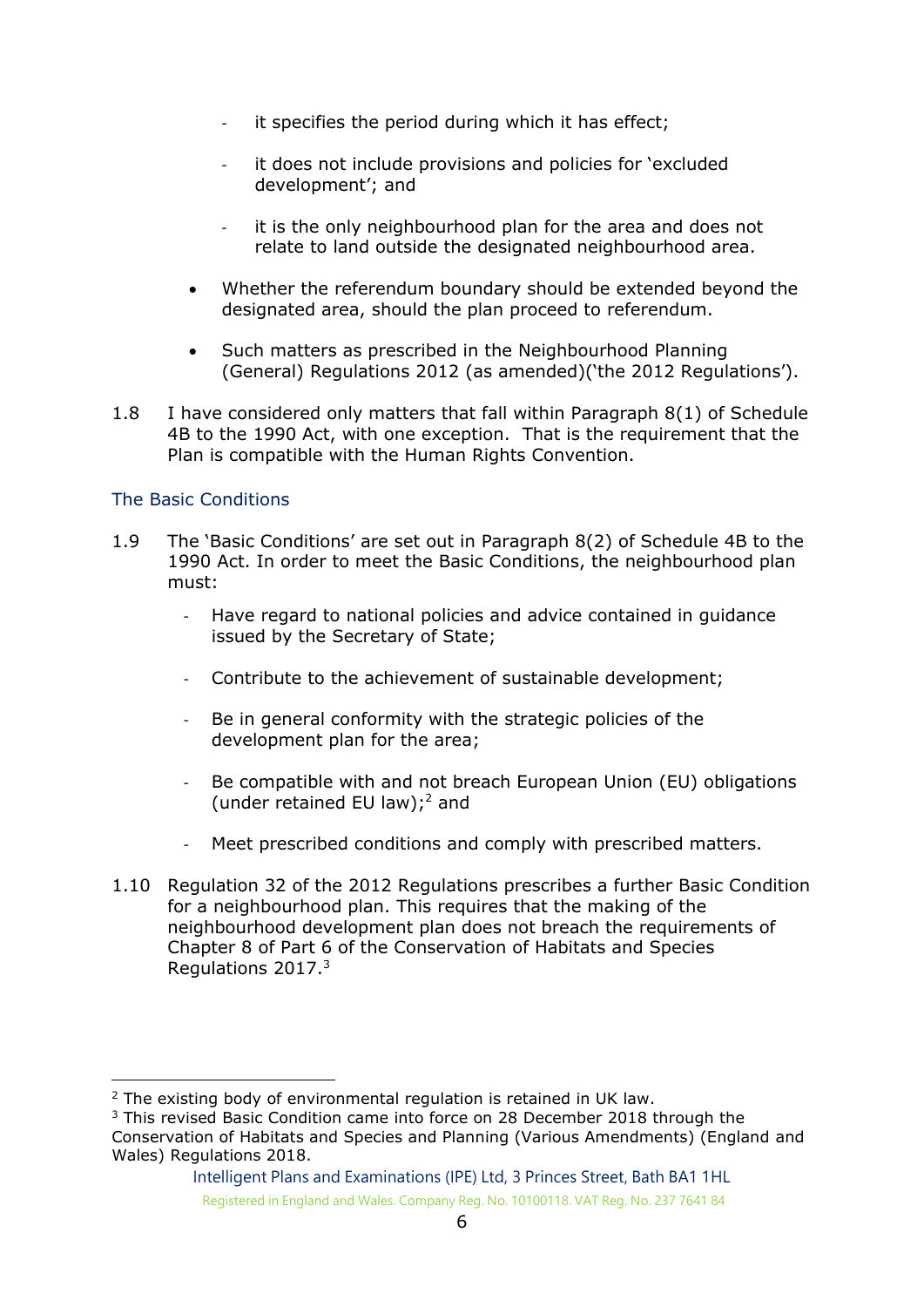# <span id="page-6-0"></span>2. Approach to the Examination

#### <span id="page-6-1"></span>Planning Policy Context

- 2.1 The Development Plan for this part of Test Valley Borough Council, not including documents relating to excluded minerals and waste development, is the Test Valley Borough Local Plan 2016.
- 2.2 The planning policy for England is set out principally in the National Planning Policy Framework (NPPF). The Planning Practice Guidance (PPG) offers guidance on how this policy should be implemented. A revised NPPF was published on 20 July 2021, and all references in this report are to the July NPPF and its accompanying PPG. I have also taken into account the National Model Design Code that was also published in July 2021.
- 2.3 Work is underway on the review of the Test Valley Borough Local Plan and it is anticipated that Regulation 19 pre submission consultation will take place in the fourth quarter of 2023. 4 I am satisfied that the relationship between the policies in the submitted HNDP, the emerging Local Plan review and the adopted Development Plan have been given proper consideration by both the Parish and Borough Councils. Subject to the modifications that I recommend, I consider there are no substantive conflicts between the various documents.

#### <span id="page-6-2"></span>Submitted Documents

- 2.4 I have considered all policy, quidance and other reference documents I consider relevant to the examination, including those submitted which comprise:
	- the submission draft Houghton Neighbourhood Development Plan 2020 -2029 (dated September 2021);
	- the Map on page 5 of the Plan, which identifies the area to which the proposed Neighbourhood Development Plan relates;
	- the Consultation Statement, September 2021;
	- the Basic Conditions Statement, September 2021;
	- all the representations that have been made in accordance with the Regulation 16 consultation;
	- the undated Strategic Environmental Assessment (SEA) Screening Opinion and Habitats Regulations Assessment (HRA) Report prepared by Test Valley Borough Council, sent to the Parish Council on 23 December 2019; and
	- the request for additional clarification sought in my letter of 8 December 2021 and the responses of 6 January 2022 from both Test Valley Borough Council and Houghton Parish Council.<sup>5</sup>

<sup>4</sup> See Test Valley LDS, Appendix 1.

<sup>&</sup>lt;sup>5</sup> View at: [Houghton Neighbourhood Plan | Test Valley Borough Council](https://www.testvalley.gov.uk/consultations/houghton-neighbourhood-plan?chapter=2)

Intelligent Plans and Examinations (IPE) Ltd, 3 Princes Street, Bath BA1 1HL Registered in England and Wales. Company Reg. No. 10100118. VAT Reg. No. 237 7641 84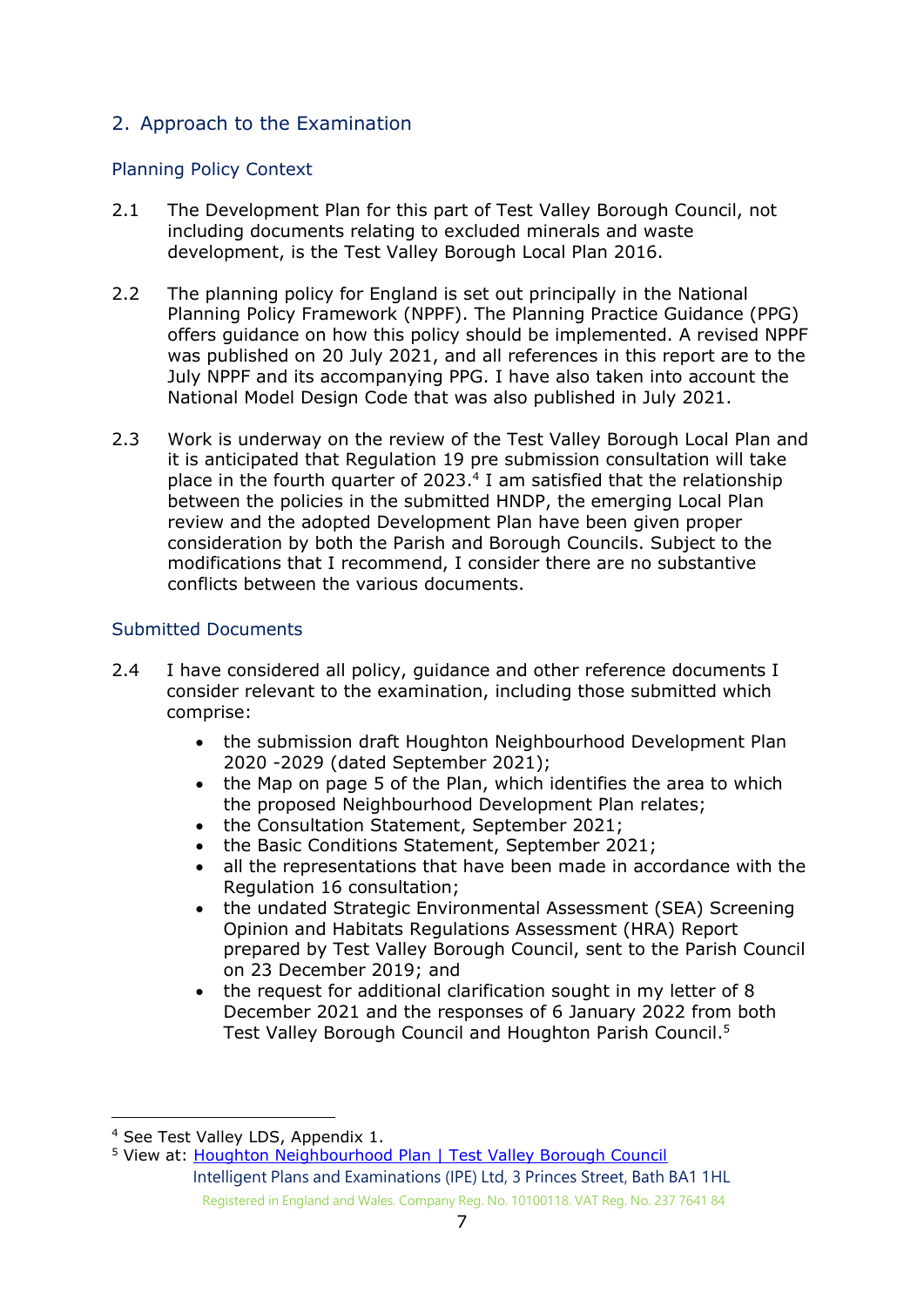#### <span id="page-7-0"></span>Site Visit

2.5 I made an unaccompanied site visit to the Neighbourhood Plan Area on 15 December 2021 to familiarise myself with the locality, and visit relevant sites and areas referenced in the Plan and evidential documents.

#### <span id="page-7-1"></span>Written Representations with or without Public Hearing

2.6 This examination has been dealt with by written representations. No requests to hold a hearing were submitted to me and in any event, I considered a hearing session to be unnecessary as the consultation responses clearly articulated the objections to the Plan and presented arguments for and against the Plan's suitability to proceed to a referendum.

#### <span id="page-7-2"></span>**Modifications**

2.7 Where necessary, I have recommended modifications to the Plan (**PMs**) in this report in order that it meets the Basic Conditions and other legal requirements. For ease of reference, I have listed these modifications separately in the Appendix.

#### <span id="page-7-3"></span>3. Procedural Compliance and Human Rights

#### <span id="page-7-4"></span>Qualifying Body and Neighbourhood Plan Area

- 3.1 The Houghton Neighbourhood Development Plan has been prepared and submitted for examination by the Parish Council, which is the qualifying body for an area that was originally designated by TVBC on 13 June 2017.
- 3.2 It is the only Neighbourhood Plan for the Parish and does not relate to land outside the designated Neighbourhood Plan Area.

#### <span id="page-7-5"></span>Plan Period

3.3 The Plan specifies clearly the period to which it is to take effect, which is from 2020 to 2029.

#### <span id="page-7-6"></span>Neighbourhood Plan Preparation and Consultation

3.4 The Consultation Statement (September 2021) clearly and thoroughly summarises the range of consultation that has taken place. The formation of the Steering Group in August 2017 was followed by two coffee mornings in September and October 2017, at which the purpose of the HNDP and the processes to be followed were explained to local people. To strengthen the evidence base, a questionnaire survey of Parish residents was arranged and a Housing Needs Survey and a Traffic Survey were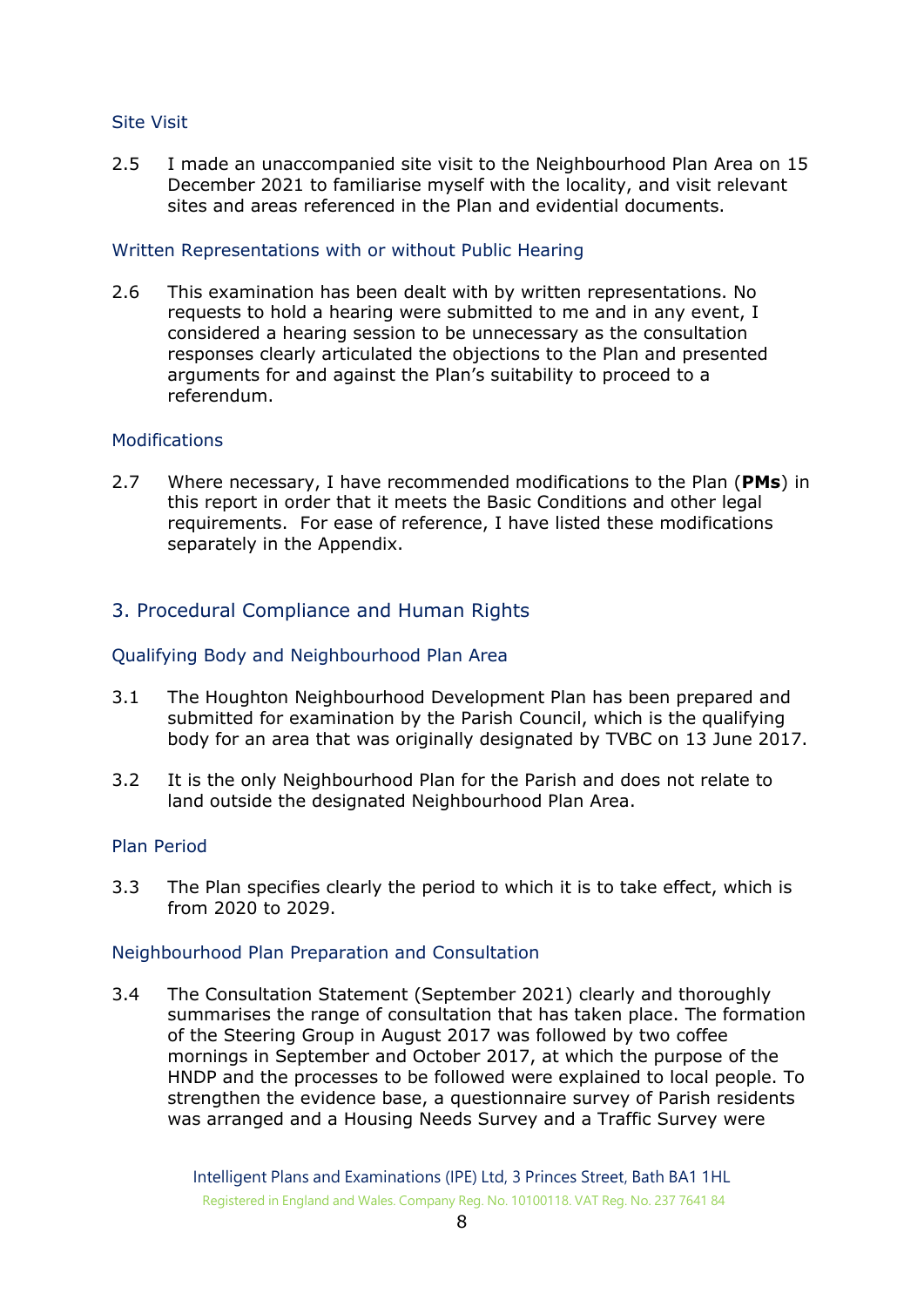undertaken. Further well-advertised residents' meetings took place (March 2019) to report the findings of the survey work.

- 3.5 With the advent of Covid-19 (in line with Government advice) it was decided not to hold a further public meeting. Instead, an invitation was extended to all parishioners (via the Parish Magazine, village e-mail and word of mouth) to review the first draft of the HNDP and provide comments. This was a pragmatic way forward.
- 3.6 I am satisfied that the consultation process has been sufficiently thorough and inclusive, and I am able to conclude that the opportunity to contribute to the Plan preparation process has been available to all the interested parties at the relevant stages, including at both the Regulation 14 stage (12 April 2021 to 7 June 2021) and the Regulation 16 stage (27 September 2021 to 9 November 2021).
- 3.7 I am satisfied that all the relevant requirements in the 2012 Regulations have been met. I also consider that overall, the approach taken towards the preparation of the HNDP has been thorough, fair, proportionate and inclusive. The relevant PPG advice on plan making and community engagement has been heeded and the legal requirements have been met.

#### <span id="page-8-0"></span>Development and Use of Land

3.8 The Plan sets out policies in relation to the development and use of land in accordance with s.38A of the 2004 Act.

#### <span id="page-8-1"></span>Excluded Development

3.9 The Plan does not include provisions and policies for 'excluded development'.

#### <span id="page-8-2"></span>Human Rights

3.10 I have seen no evidence that the Plan breaches Human Rights (within the meaning of the Human Rights Act 1998), and it is not a matter that has been raised by any of the respondents, including Test Valley Borough Council. From my independent assessment of the draft Plan and the supporting evidence, I am satisfied that proper regard has been given to the fundamental rights and freedoms guaranteed under the European Convention of Human Rights and that the HNDP complies with the Human Rights Act 1998.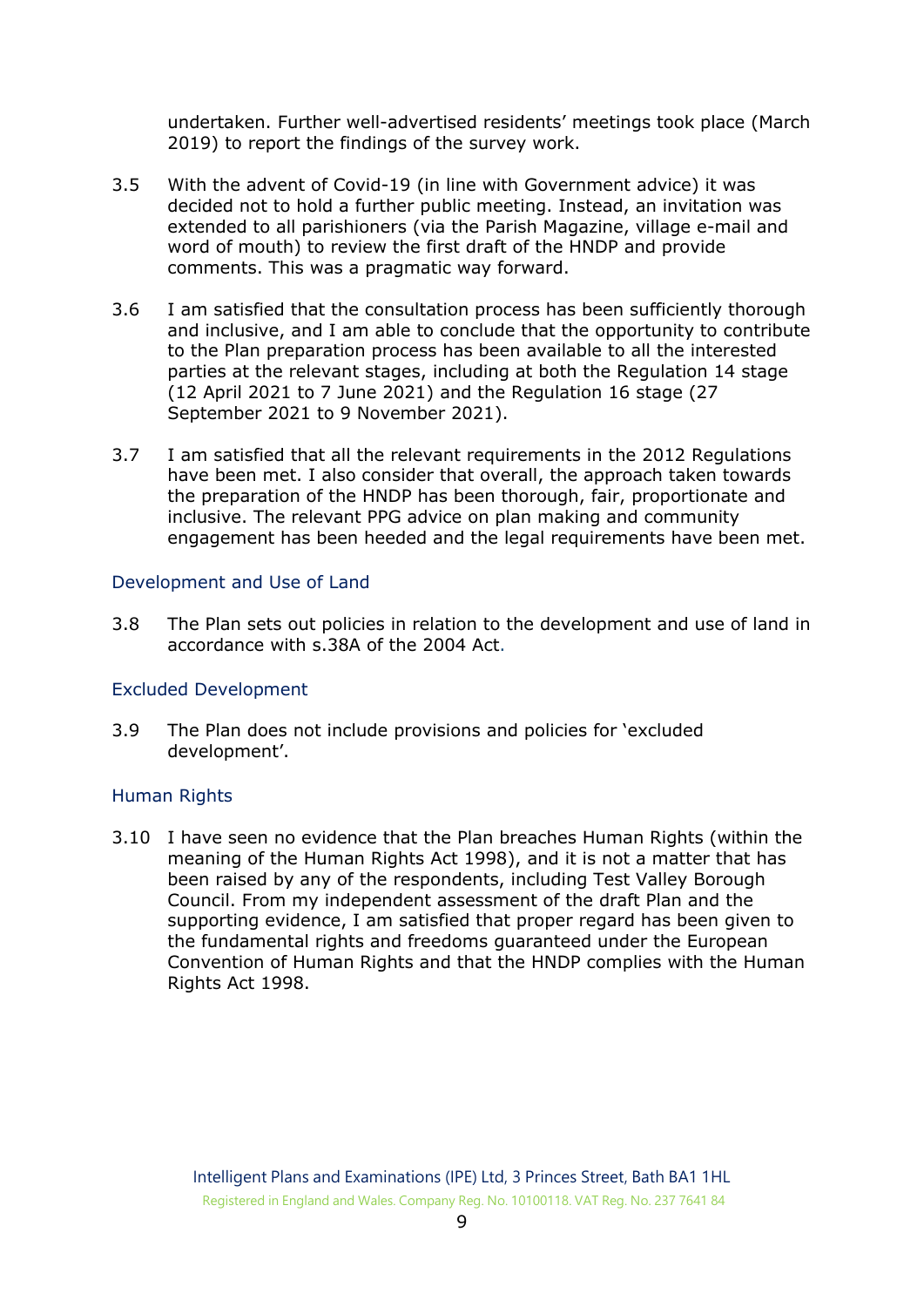# <span id="page-9-0"></span>4. Compliance with the Basic Conditions

#### <span id="page-9-1"></span>EU Obligations

- 4.1 The Neighbourhood Plan was screened for SEA by Test Valley Borough Council (response dated 23 December 2019). The conclusion reached was that because the HNDP would not be likely to have significant environmental effects, an SEA is not required. Having read the evidence I support that conclusion.
- 4.2 With regards to whether or not a HRA is required, I have seen no evidence that would lead me to challenge the conclusion of TVBC that the Plan is not likely to have a significant effect on any European designations.

#### <span id="page-9-2"></span>Main Issues

- 4.3 I have approached the assessment of compliance with the Basic Conditions of the Houghton Neighbourhood Plan as two main matters:
	- General issues of compliance of the Plan, as a whole; and
	- Specific issues of compliance of the Plan policies.

#### <span id="page-9-3"></span>General Issues of Compliance of the Plan

#### <span id="page-9-4"></span>*National Policy, Sustainable Development and the Development Plan*

- 4.4 The policies in the HNDP are set out under four main headings: Sustainable Development; Community; Built Environment; and Natural Environment. The policies are followed by a section entitled 'Delivering the Plan'. The Basic Conditions Statement (September 2021) clearly demonstrates how the policies in the HNDP have had regard to national policies and advice (section 3); contribute to the achievement of sustainable development (section 4); generally conform with strategic policy (section 5); and meet EU obligations (section 6).
- 4.5 Subject to the detailed comments and modifications that I set out below, I conclude that the HNDP has had proper regard to national policy and guidance. I also conclude that, subject to the modifications that I recommend:
	- The HNDP is in general conformity with the strategic policies of the Test Valley Borough Local Plan and that, overall, the document provides an appropriate framework that will ensure the satisfactory achievement of the Vision and Objectives of the community (as set out in chapter 3 of the HNDP); and
	- That the policies (as modified) are supported by appropriate evidence, are sufficiently clear and unambiguous and that they can be applied with confidence.<sup>6</sup>

<sup>6</sup> PPG Reference ID: 41-041-20140306.

Intelligent Plans and Examinations (IPE) Ltd, 3 Princes Street, Bath BA1 1HL Registered in England and Wales. Company Reg. No. 10100118. VAT Reg. No. 237 7641 84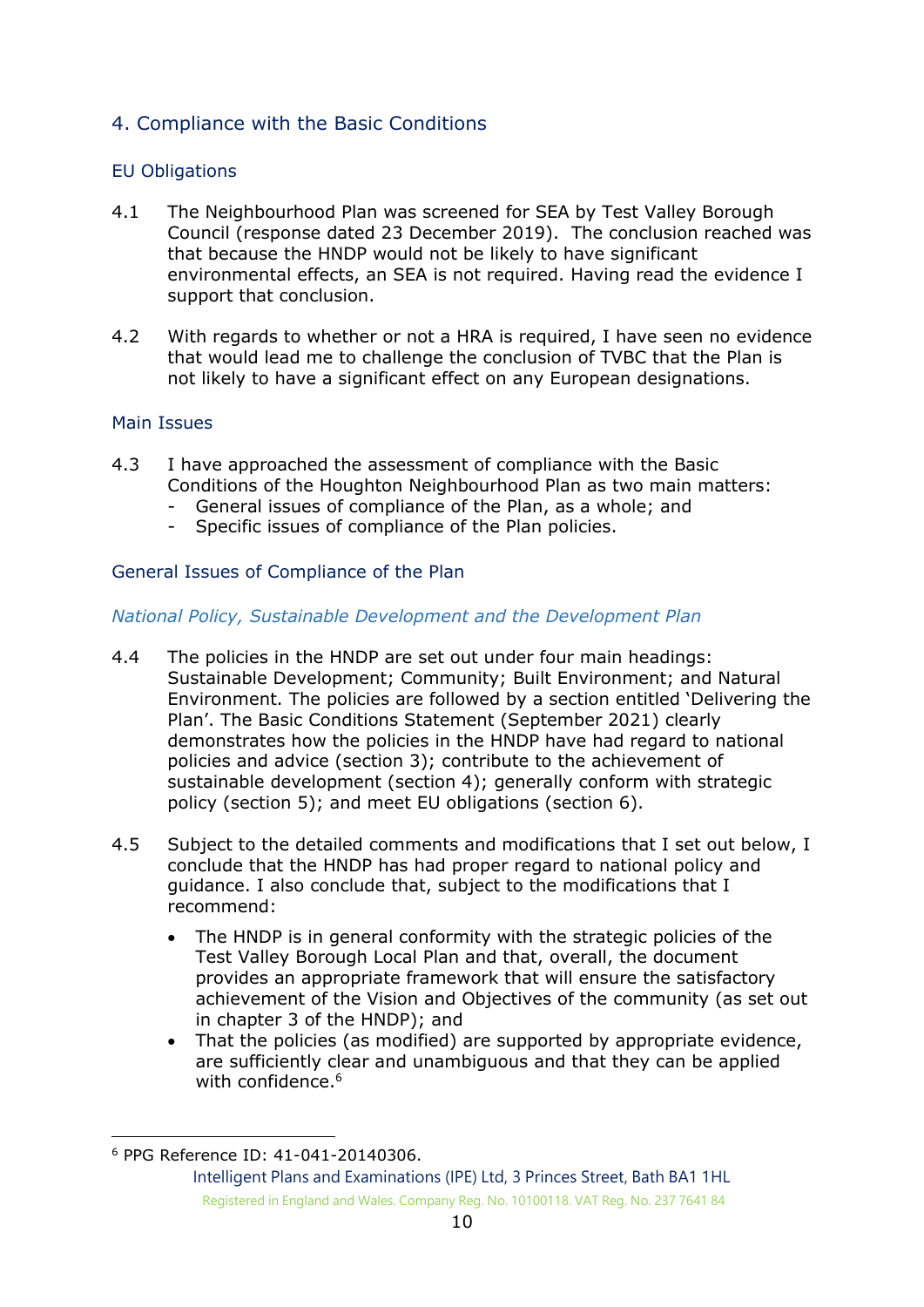#### <span id="page-10-0"></span>Specific Issues of Compliance of the Plan's Policies

#### <span id="page-10-1"></span>*Setting the Scene and the Neighbourhood Area*

- 4.6 The introductory chapter explains the purpose of the HNDP and the planning policy context within which it has been prepared. It introduces the reader to the community of Houghton and the environment within which it sits, both natural and physical. The key issues to be addressed in the HNDP are succinctly set out in paragraph 2.18.
- 4.7 Plan 4 on page 11 identifies the Conservation Area boundary, listed buildings and scheduled monuments. In the interests of clarity and consistency, it would be helpful to the decision maker if Houghton Lodge Historic Park and Garden were also identified on the Plan, and I recommend accordingly in **PM1**.

#### <span id="page-10-2"></span>*Vision and Objectives*

4.8 Chapter 3 sets out the objectives for the local community and it is clear to me (having read the comments made by local people at various stages in the preparation of the HNDP) that these objectives are an accurate reflection of the aspirations and wishes of the community.

<span id="page-10-3"></span>*Sustainable Development* 

#### Policy HTN1 - Sustainable Development (page 13)

- 4.9 Policy HTN1 confirms that sustainable development proposals will be supported, provided they meet the three requirements set out in the policy. This approach accords with the advice in the NPPF.<sup>7</sup> In the interests of clarity, it should be confirmed that it is the *achievement* of the stated objectives that is required and that the objectives will be balanced against each other. To that end I recommend **PM2**.
- 4.10 The policy, as modified, will contribute to the achievement of sustainable development and will meet all the other Basic Conditions.

#### <span id="page-10-4"></span>*Community*

Policy HTN2 – Community Services, Facilities and Recreational Open Space (page 14)

4.11 The promotion of healthy, inclusive and safe communities is a key national objective<sup>8</sup> and in a small settlement such as Houghton it is right that the retention of existing facilities, which are clearly of importance to the local community, should be sought. To make it clear that it is the facilities

<sup>7</sup> NPPF, Chapter 2.

<sup>8</sup> NPPF, Chapter 8.

Intelligent Plans and Examinations (IPE) Ltd, 3 Princes Street, Bath BA1 1HL Registered in England and Wales. Company Reg. No. 10100118. VAT Reg. No. 237 7641 84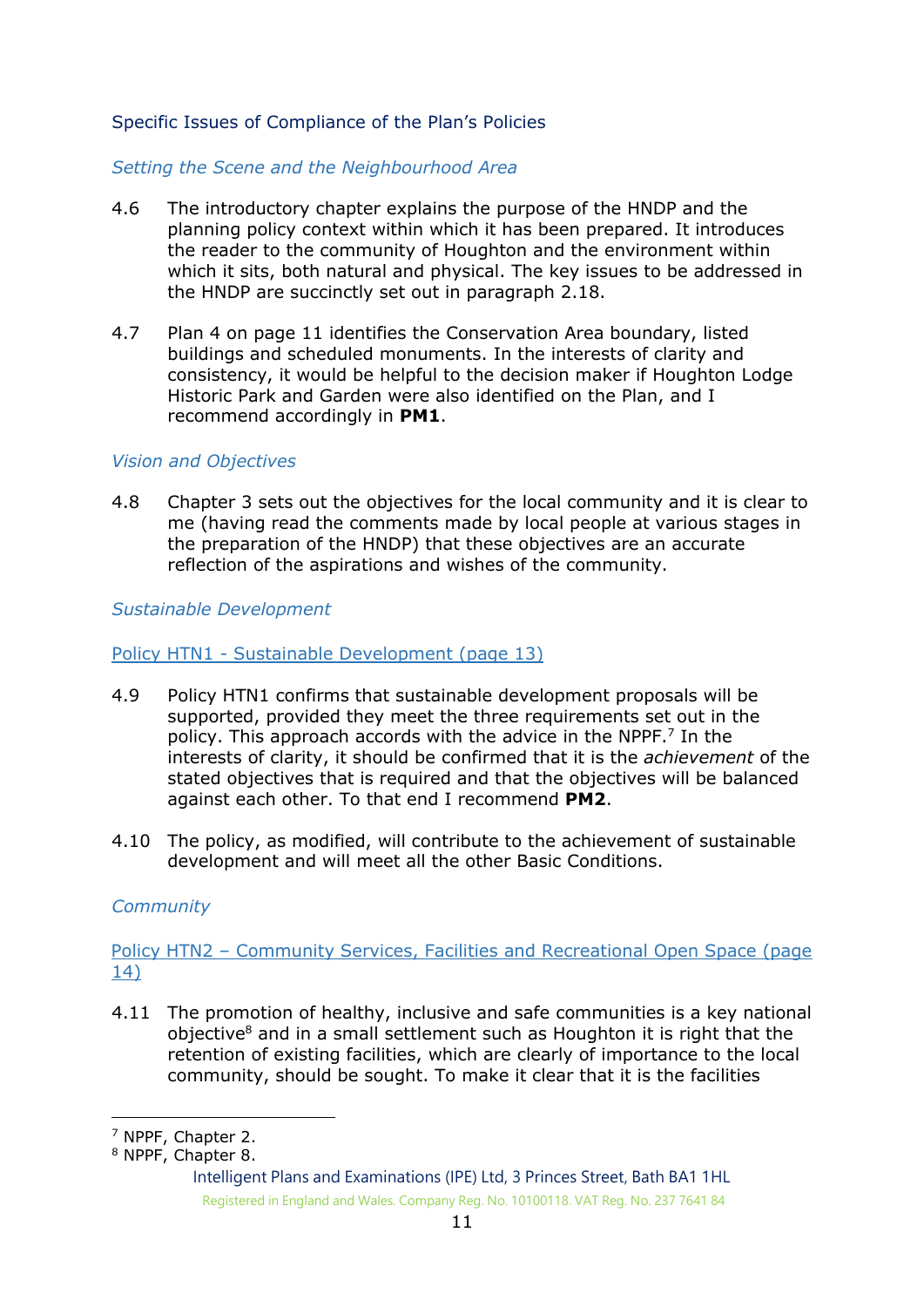listed in policy HTN2 that should be retained and/or enhanced, I recommend **PM3**.

#### Policy HTN3 - Type of New Housing (page 16)

- 4.12 The justification for including a policy on the type of new housing that would be acceptable in the village is clearly explained in the supporting paragraphs. However, for the avoidance of doubt and to provide clarity for the decision maker, I recommend in **PM4** that the word 'predominantly' is deleted and that the word 'property', in the third line, is made plural.
- 4.13 There is a reference, in paragraph 5.11, to people who wish to build their own homes but support for this type of development is not included in policy HTN3. To address this matter a modification to policy HTN3 is recommended (**PM5**).
- 4.14 Paragraph 5.10 of the HNDP refers to the 2018 Housing Needs Survey and the last sentence summarises the conclusions of the Survey. However, in the interests of clarity a new sentence should be included which clarifies the situation with regard to the provision of affordable housing and the size of dwellings (in terms of bedroom numbers) that can be achieved. This would most appropriately be positioned at the end of paragraph 5.10, and this is recommended in **PM6**.
- 4.15 I am satisfied that the Community related policies (as modified) have proper regard to national policies and advice and meet the other Basic Conditions.

#### <span id="page-11-0"></span>*Built Environment*

#### Policy HTN4 - Village Design (page 19)

- 4.16 Table 2 in the HNDP (page 21) identifies the key characteristics of the village and policy HTN4 seeks to protect and enhance those features. Appendix B of the HNDP lists the design components to be taken into account. Having walked through the village I agree that all the components of policy HTN4 are reasonable and justified. However, under the fourth bullet point on page 21 there is reference to 'Bossington Lodges' and under the fifth bullet point on page 21 there is reference to building styles at 'South End and Bossington'. These locations are not within the Neighbourhood Area and therefore it is recommended in **PM7** that, because of their proximity to the village, they are referred to as design reference points.
- 4.17 The National Design Code (Guidance Notes) sets out 10 characteristics that should be given consideration when planning development, including context, movement, nature, built form, identity and public space. Further advice on design is found in the National Model Design Code. HNDP Appendix B (page 47) repeats much of this guidance and therefore I agree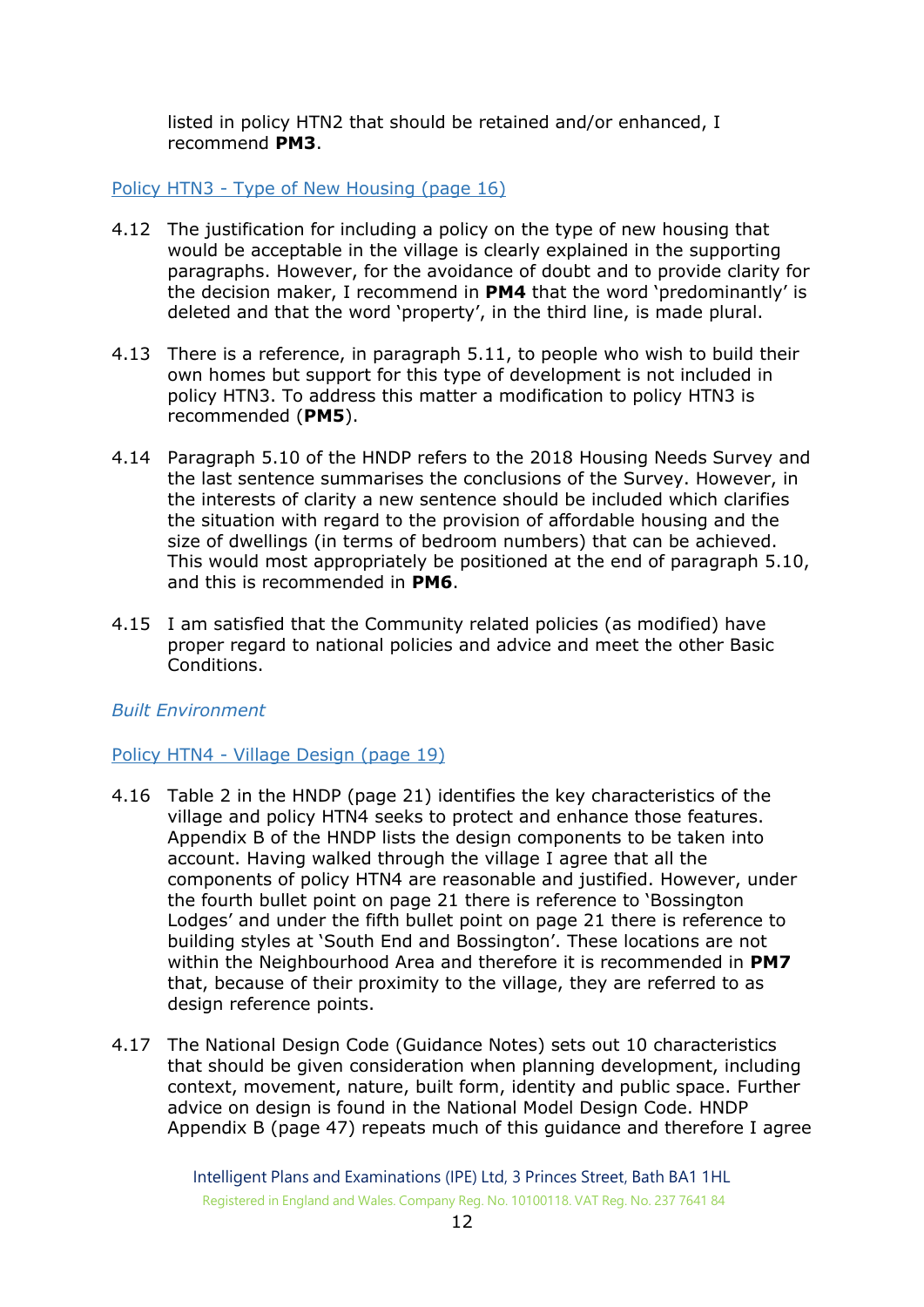with the two Councils<sup>9</sup> that this Appendix should be deleted and recommend accordingly in **PM8**. In light of this modification, the wording of both policy HTN4 and paragraph 6.3 should also be updated to make reference to the National Design Code and Guidance, as set out in **PM9** and **PM10**.

#### Policy HTN5 - Houghton and Bossington Conservation Area (page 23)

- 4.18 Policy HTN5 addresses both the Houghton and Bossington Conservation Area and non-designated heritage assets within the Conservation Area. There is no plan to identify the location of the aforementioned assets. In the interests of clarity, I suggested to the Parish Council that there should be separate policies in respect of the Conservation Area and the nondesignated assets. The Parish Council subsequently provided modified wording and separate policies<sup>10</sup> to address the two issues and I consider that those amendments add clarity to the situation for the decision maker. I therefore recommend the modifications accordingly in **PM11** and **PM12**. I also recommend that a new plan be inserted into the document which clearly identifies the assets which are listed (**PM13**). In this regard, I note that TVBC has offered to assist with the preparation of maps $11$  and I suggest that, in particular, consideration is given to improving the clarity of Plan 6, including showing the designated Neighbourhood Area.
- 4.19 The modified Built Environment policies will contribute to the achievement of sustainable development and meet all the other Basic Conditions.

# <span id="page-12-0"></span>*Natural Environment*

4.20 As I saw on my visit, the character of the landscape in the Parish is one of its key assets. Although the valley floor of the River Test is a very significant feature, I consider that the areas of chalk downland to the north and west of the Parish, which include small areas of woodland and hedgerows, also contribute to the attractive character of the local landscape.

#### Policy HTN6 - Landscape Character (page 26)

- 4.21 Policy HTN6 seeks to ensure that the landscape character of the Parish is protected and where possible improved. To aid the decision maker, I recommend that a cross-reference to Plan 7 (Landscape Character Types) is included within the policy itself (**PM14**).
- 4.22 Requirement 4 of policy HTN6 refers to a landscape scheme being *acceptable*. This could be open to different interpretations and therefore I am recommending, in **PM15**, that the policy be 'tightened up' by the

<sup>&</sup>lt;sup>9</sup> See Councils' response to my Ouestion 1 to both Councils.

<sup>&</sup>lt;sup>10</sup> See Parish Council's response to my Question 5.

<sup>&</sup>lt;sup>11</sup> See TVBC response, dated 7 November 2021.

Intelligent Plans and Examinations (IPE) Ltd, 3 Princes Street, Bath BA1 1HL Registered in England and Wales. Company Reg. No. 10100118. VAT Reg. No. 237 7641 84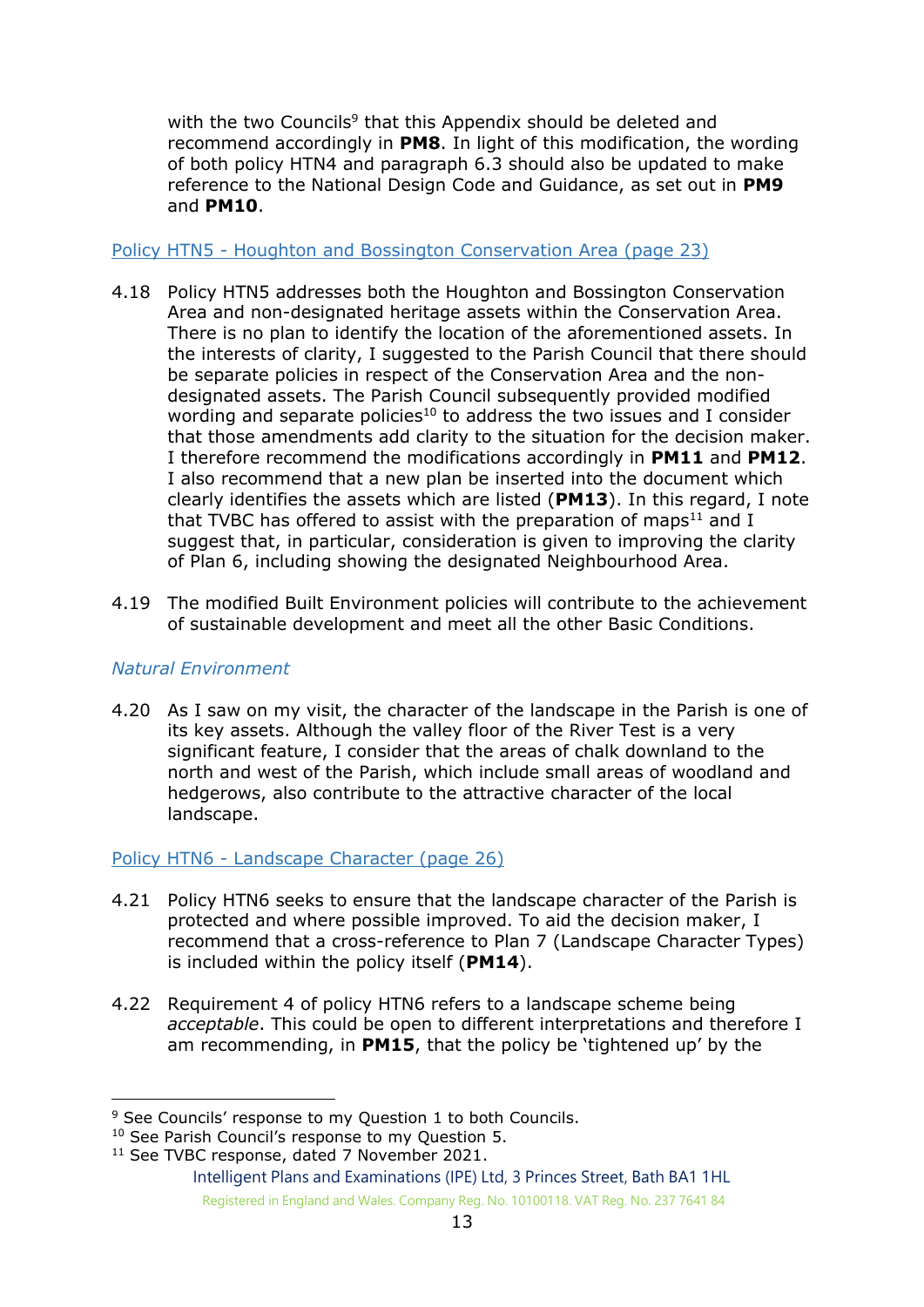inclusion of more robust wording, thus facilitating the role of the decision maker.

4.23 It is not clear to me what is meant by 'views from outside the Neighbourhood Area' in requirement 9 of policy HTN6 and therefore I recommend, in **PM16**, the deletion of that clause.

#### Policy HTN7 - Important Views (page 31)

- 4.24 Policy HTN7 includes a list of 18 views that are of importance to the local community. In the interests of clarity, I recommend that the chapter heading, the policy title and the first sentence of paragraph 7.14 all make reference to the views being 'public' in nature (**PM17**).
- 4.25 View 8 (on Plan 8A on page 33) predominantly includes land beyond the boundary of the HNDP and therefore should be deleted (**PM18**).

#### Policy HTN8 - Local Green Spaces (page 37)

- 4.26 The Parish Council has confirmed that all the owners of the proposed Local Green Spaces (LGS) have been advised about the proposed designation. 12 Objections were submitted at the Regulation 16 consultation stage with regard to the designation of two sites, LGS5 (land between Yew Tree Cottage and Ladymead Cottage) and LGS9 (land south of Clarendon Way).
- 4.27 National Planning Practice Guidance<sup>13</sup> confirms that the designation of LGS is a way of providing special protection against development for green spaces that are demonstrably special to the local community. Whether to designate land is a matter for local discretion but the designation should not be used in a way that undermines the aim of plan making. There are no specific rules about how big an LGS can be, albeit the NPPF makes clear it should not be an extensive tract of land. 14
- 4.28 It is clear from the Village Survey responses that the protection of green spaces is an important objective for local residents and this support is emphasised in some of the responses at both the Regulation 14 and the Regulation 16 consultation stages.
- 4.29 Houghton is a linear village but there are a few locations where there are comparatively small 'green' gaps separating pockets of development along the village road. I consider that these 'gaps' are an integral part of the settlement character. They add to the beauty of the village, they are tranquil and there is no reason to doubt that they are of value to wildlife.
- 4.30 With regard to site LGS5, it is confirmed by the Parish Council in Appendix C to the HNDP, that the land is 9.5ha in size and that it is of local

<sup>&</sup>lt;sup>12</sup> See Parish Council's response to my Ouestion 10.

<sup>&</sup>lt;sup>13</sup> Open space, sports and recreation facilities, public rights of way and local green space.  $14$  Paragraph 102 c).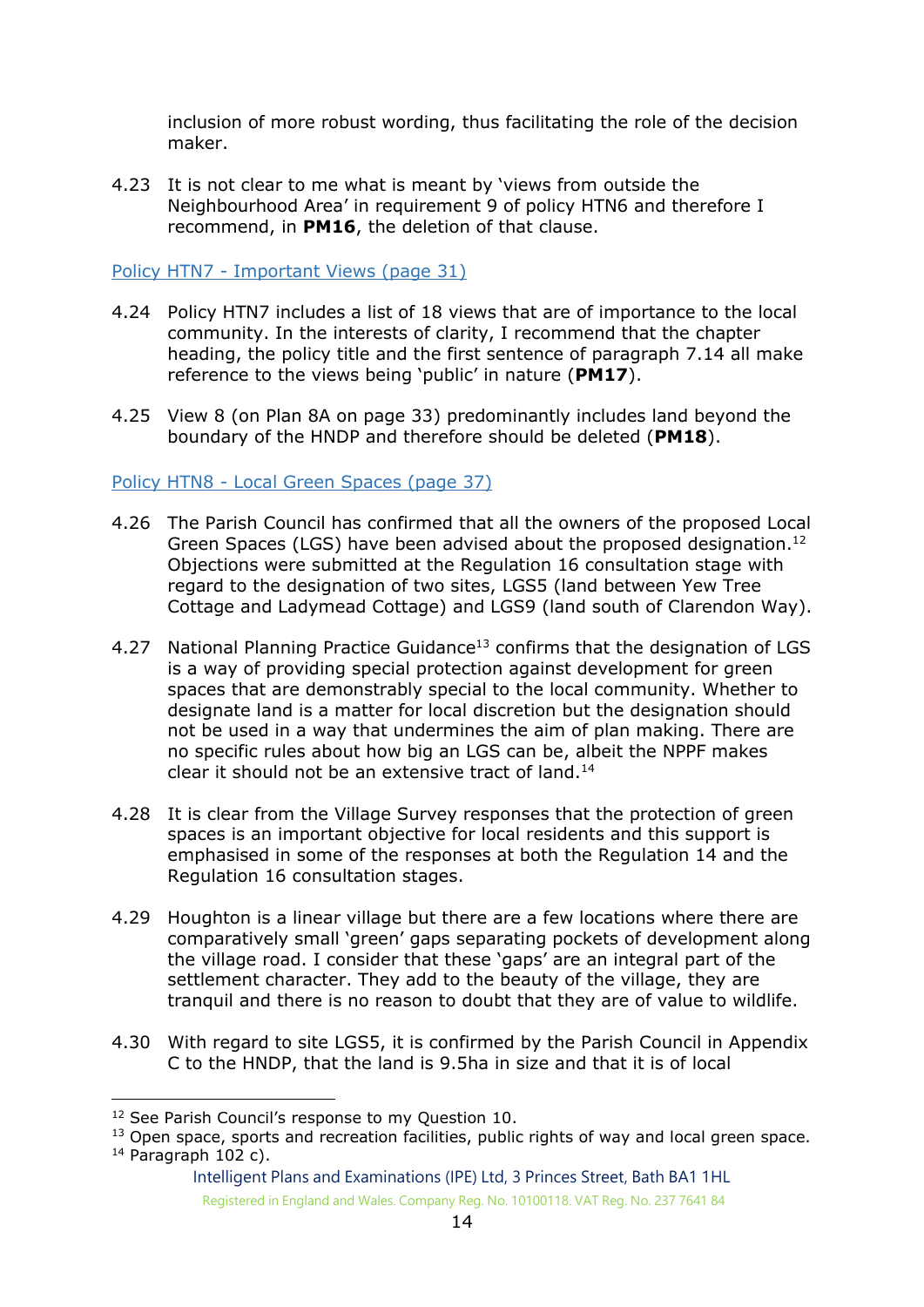significance because of its beauty, tranquillity and wildlife. Further justification for the designation of this land as LGS is given in Appendix A of the Parish Council's response to my Questions.

- 4.31 Although there is no public access across the site, I saw on my visit (when I walked and drove along the village road in both directions) that there are a small number of locations along the road where views into the area can be seen and some of the views into the land are identified on Plan 8b in the HNDP. The land is an attractive and tranquil element in the landscape which makes a valuable contribution to the character of Houghton.
- 4.32 I have given careful consideration regarding whether or not the land constitutes an 'extensive tract of land' and conclude that there is not a 'blanket designation of open countryside' around the village and that site LGS5 is not unduly extensive in size when considered within the overall landscape setting and context.
- 4.33 The owners of two parcels of the land which comprise part of LGS5, confirm that there are no proposals for the development of the site and that the land is protected from development via other means (e.g. it lies outside the Village Settlement Boundary). In these circumstances consideration should be given as to whether or not any additional local benefit would be gained by designation of the land as LGS. <sup>15</sup> The designation of such land is up to 'local discretion' and unlike, for example, the designation of a Conservation Area, the identification of LGS reflects areas of land that are of particular importance to the local community. There are no compelling reasons to disregard the aspirations of the local community and I am satisfied that additional local benefit would be secured by the designation of site LGS5 (primarily because of the contribution the land makes to the character of the village) and that the designation is properly justified.
- 4.34 Turning now to site LGS9, I saw on my visit that the open site provides a break in the frontage development, which is consistent with the overall character of the village. There are clear views across the site, for example from the adjacent public footpath. At the time of my visit, I would describe the atmosphere as tranquil and there is no reason to conclude that the land is not of value to wildlife, bearing in mind the presence of hedgerows and trees and the proximity of the River Test.
- 4.35 The Regulation 16 response (from Strutt and Parker) on behalf of the land-owners includes a number of assertions. For example (in summary) it is concluded that:
	- the HNDP seeks to unreasonably limit the opportunities for future development on land within or adjacent to the settlement boundary and that this, alongside the failure of the Plan to allocate any housing

<sup>15</sup> PPG Reference ID: 37-011-20140306.

Intelligent Plans and Examinations (IPE) Ltd, 3 Princes Street, Bath BA1 1HL Registered in England and Wales. Company Reg. No. 10100118. VAT Reg. No. 237 7641 84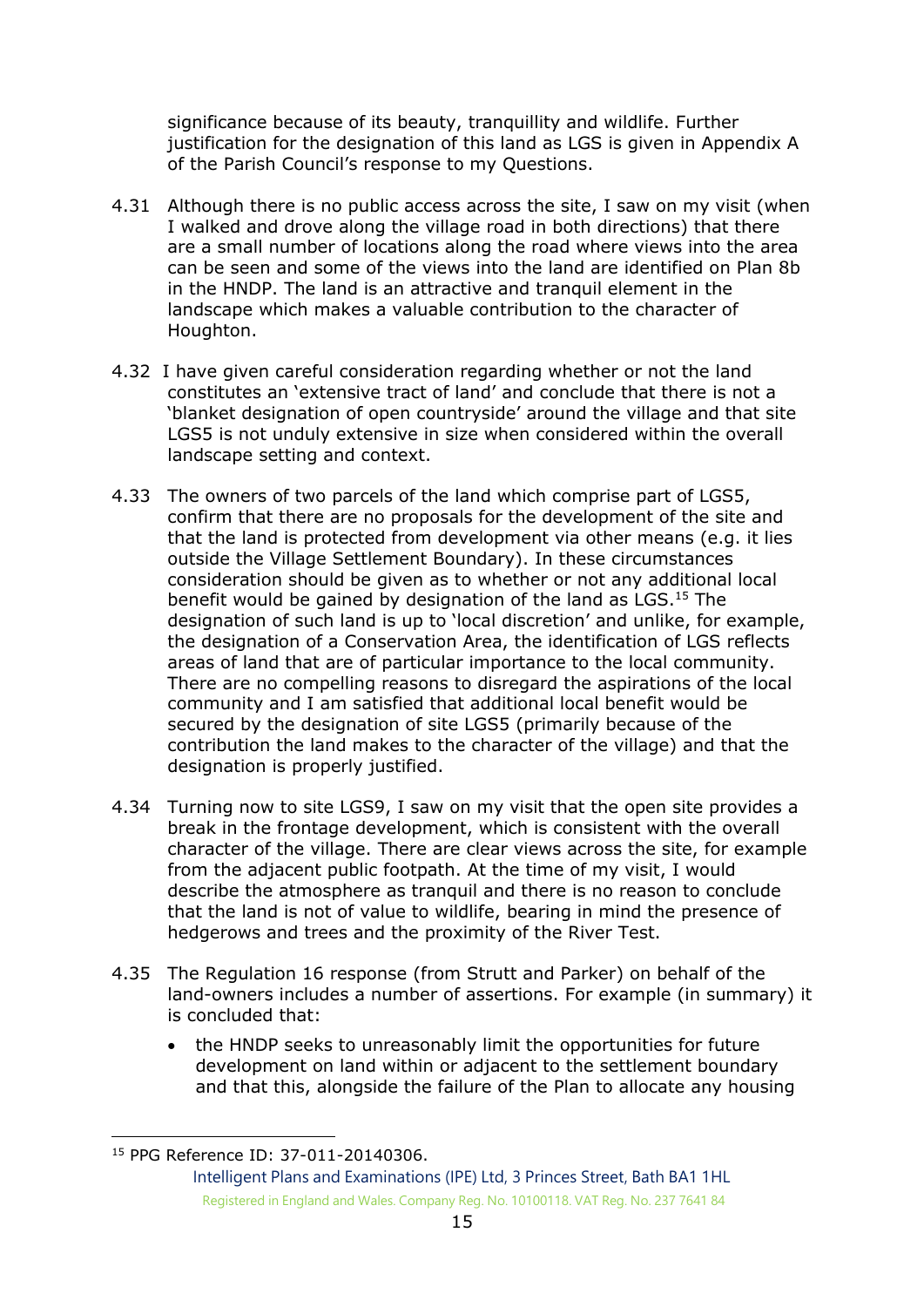sites (nor set any specific housing target), demonstrates that the Plan does not promote sustainable development;

- the statement at the end of policy HTN8 regarding the Green Belt is imprecise;
- the site is not demonstrably special or a parcel of land which 'serves' the community in any meaningful way;
- the question regarding LGS in the 2018 Village Survey was 'purposely leading'; and
- the site is in private ownership and is not accessible to the public.
- 4.36 In summary the respondent considers that policy HTN8 lacks justification (and therefore fails to meet the Basic Conditions) and does not meet the tests set out in the NPPF for LGS designation.
- 4.37 With regard to the promotion of sustainable development, I am satisfied that the Test Valley Borough Local Plan currently identifies sufficient land in suitable locations to meet identified development needs. I note that the Local Plan Review pre submission consultation is timetabled for late 2023.
- 4.38 Houghton is identified as a 'rural village' in the adopted Local Plan and no land is allocated for housing or employment in such a location. Any new development would have to be within the settlement boundary or on a rural exception site. Only three smaller areas of LGS are identified within the settlement boundary and on that basis, I am satisfied that the promotion of sustainable development is not undermined by the identification of LGS9, which lies outside the settlement boundary.
- 4.39 In terms of the reference to the Green Belt at the end of policy HTN8, I do not agree that this is imprecise. Planning Practice Guidance<sup>16</sup> makes it clear that the designation of LGS gives the land 'protection consistent with that in respect of Green Belt'. The reference is wholly appropriate, whether or not there is existing Green Belt in the area.
- 4.40 I am satisfied from the evidence before me that this area of land is 'special' to the local community, especially because it contributes significantly to the character of the village. With regard to the question that was posed in the 2018 Village Survey, the opportunity was available for residents to tick the option that confirmed that in their view the protection of the LGS was 'not important' (my underlining). I do not consider, in these circumstances, that the question was unduly leading.
- 4.41 With regard to the last bullet point above, the fact that the land is in private ownership and is not accessible to the public, are not matters for my consideration because they do not run counter to the advice set out in the Planning Practice Guidance.<sup>17</sup>

<sup>16</sup> PPG Reference ID:37-020-20140306.

Intelligent Plans and Examinations (IPE) Ltd, 3 Princes Street, Bath BA1 1HL Registered in England and Wales. Company Reg. No. 10100118. VAT Reg. No. 237 7641 84  $17$  Open space, sports and recreation facilities, public rights of way and local green space.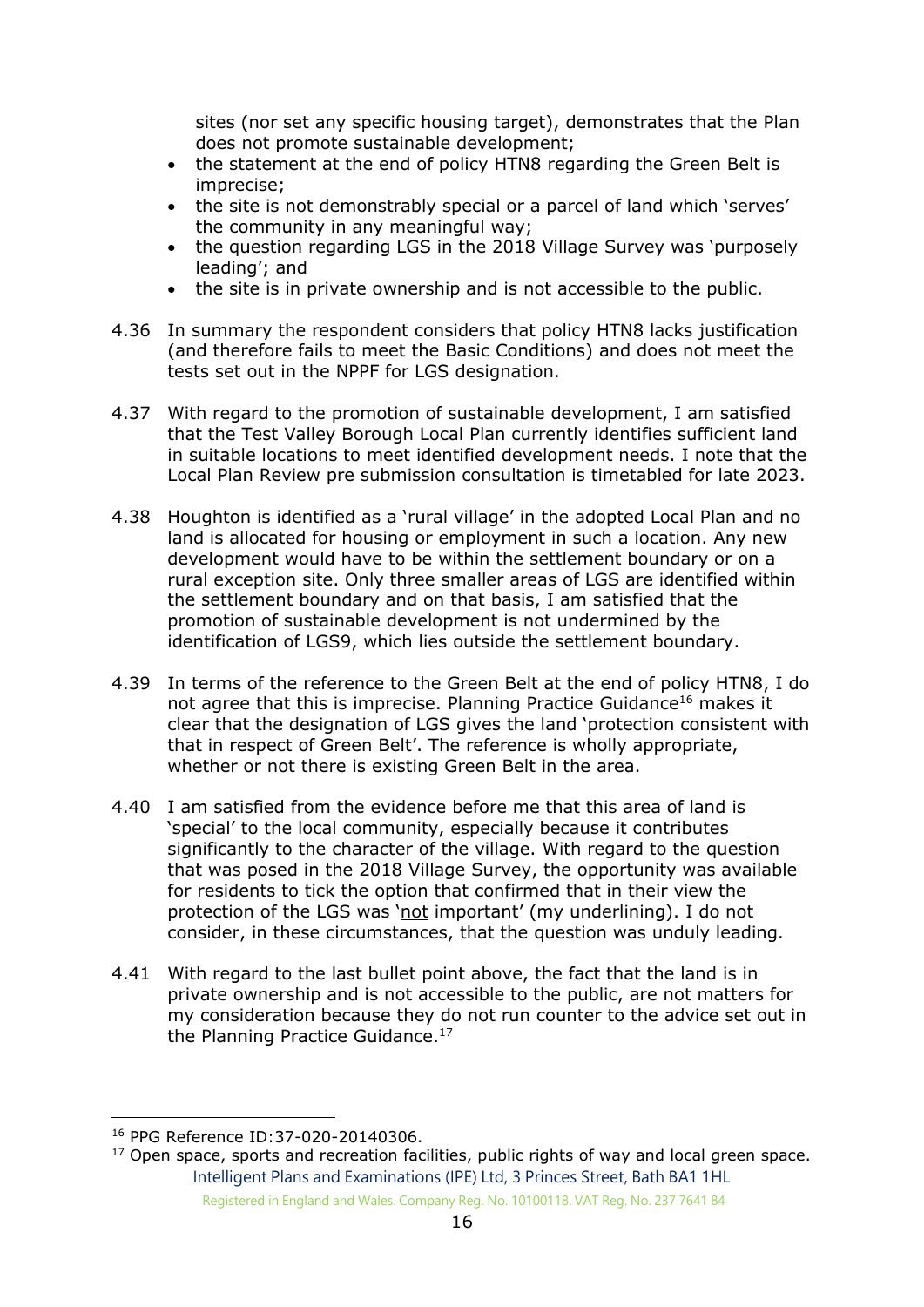4.42 In conclusion on this issue, I am satisfied that the designation of all the areas of LGS in the HNDP are consistent with local planning for sustainable development and that the aim of plan making is not undermined. All the sites are, in my view, in reasonably close proximity to the community they serve; are demonstrably special to the local community and hold a particular local significance; and are local in character and not extensive tracts of land. I consider they should also be capable of enduring beyond the Plan period. Accordingly, the advice in NPPF paragraphs 101 and 102 has been heeded.

Policy HTN9 - Renewable and Low Carbon Energy Projects (page 40)

- 4.43 Support for renewable and low carbon energy projects accords fully with Government advice and policy HTN9 clearly sets out the Parish Council's approach to this issue. For added clarity I recommend in **PM19**, that, in requirement 1, it is established beyond doubt that the requirement is applicable to proposals for renewable and low carbon energy projects.
- 4.44 In the interests of clarity and to remove doubt, the sixth bullet point under paragraph 7.25 should make reference to both designated and nondesignated assets and I recommend accordingly in **PM20**.
- 4.45 The policies relating to the Natural Environment, as modified, have proper regard to national policies and advice and meet all the other Basic Conditions.

# <span id="page-16-0"></span>Delivering the Neighbourhood Development Plan

- 4.46 There is no reference in chapter 8 (Delivering the Neighbourhood Development Plan) to the role of monitoring. Whilst there is no specific legal requirement to monitor policies, I consider that it is an important component in the plan making process because otherwise there is the risk that the policies become out-of-date and of little value. This may be the case at Houghton because the Test Valley Local Plan is currently programmed for review, with Regulation 19 pre-submission consultation expected towards the end of 2023.
- 4.47 Therefore, with the support of the Parish Council<sup>18</sup> I recommend that an additional paragraph be included in this chapter which addresses the matter of monitoring (**PM21**).

#### <span id="page-16-1"></span>Policies Map and Other Matters

4.48 The Development Plan (of which the HNDP will become part – if made) must include a policies map which illustrates geographically the policies in the Development Plan. The 'new' policies in the HNDP should (where appropriate) be identified as an integral part of the Development Plan. Although all the relevant information is displayed on a number of plans

Intelligent Plans and Examinations (IPE) Ltd, 3 Princes Street, Bath BA1 1HL Registered in England and Wales. Company Reg. No. 10100118. VAT Reg. No. 237 7641 84 <sup>18</sup> See response from Parish Council to my Question 14.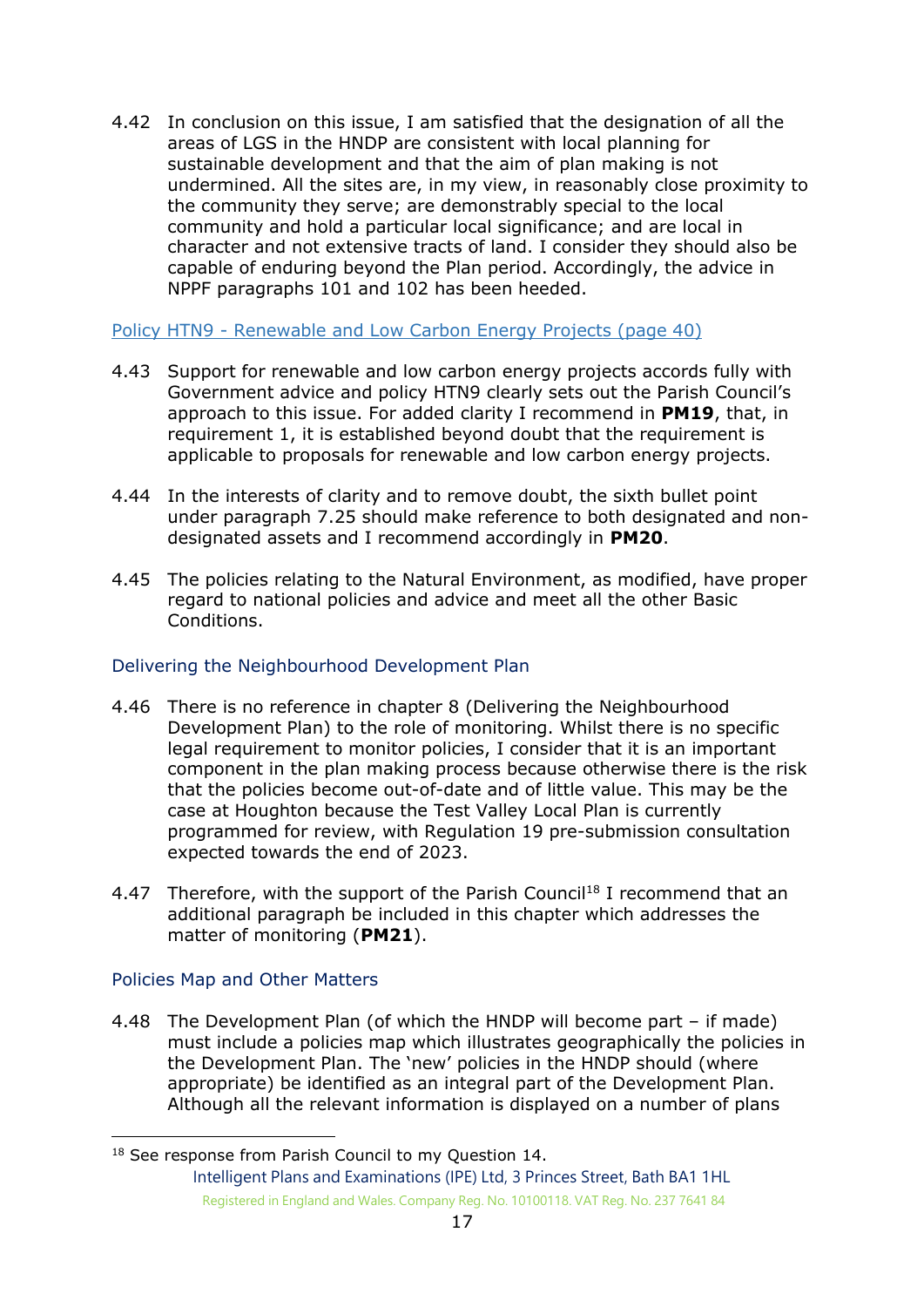(for example Plan 5: Community services, facilities and recreational open space; Plans 8a and 8b: Important views; and Plan 9: Local Green Spaces) there is no reference to these plans forming an integral part of the Development Plan's Policies Map. I therefore recommend the inclusion of a sentence at the end of paragraph 1.9 which clarifies the relationship between the various elements of the Development Plan (**PM22**). Subsequently the titles of the relevant plans and maps within the HNDP should include reference to them being part of the Development Plan Policies Map.

# <span id="page-17-0"></span>5. Conclusions

#### <span id="page-17-1"></span>**Summary**

- 5.1 The Houghton Neighbourhood Plan has been duly prepared in compliance with the procedural requirements. My examination has investigated whether the Plan meets the Basic Conditions and other legal requirements for neighbourhood plans. I have had regard for all the responses made following consultation on the Neighbourhood Plan, and the evidence documents submitted with it.
- 5.2 I have made recommendations to modify a number of policies and text to ensure the Plan meets the Basic Conditions and other legal requirements. I recommend that the Plan, once modified, proceeds to referendum.

#### <span id="page-17-2"></span>The Referendum and its Area

- 5.3 I have considered whether or not the referendum area should be extended beyond the designated area to which the Plan relates.
- 5.4 The Houghton Neighbourhood Plan as modified has no policy or proposals which I consider significant enough to have an impact beyond the designated Neighbourhood Plan boundary, requiring the referendum to extend to areas beyond the Plan boundary. I recommend that the boundary for the purposes of any future referendum on the Plan should be the boundary of the designated Neighbourhood Plan Area.

#### <span id="page-17-3"></span>Overview

5.5 The HNDP is written in a clear and relatively succinct style, with each policy being accompanied by supporting paragraphs which explain the reason for the policy and the evidence used to justify it. It is evident that significant effort has been made (in a comparatively small community) to ensure that all interested parties have been given the opportunity to partake in the Plan preparation process and, consequently, I am confident that the resultant document is one that appropriately reflects the land use aspirations of local people.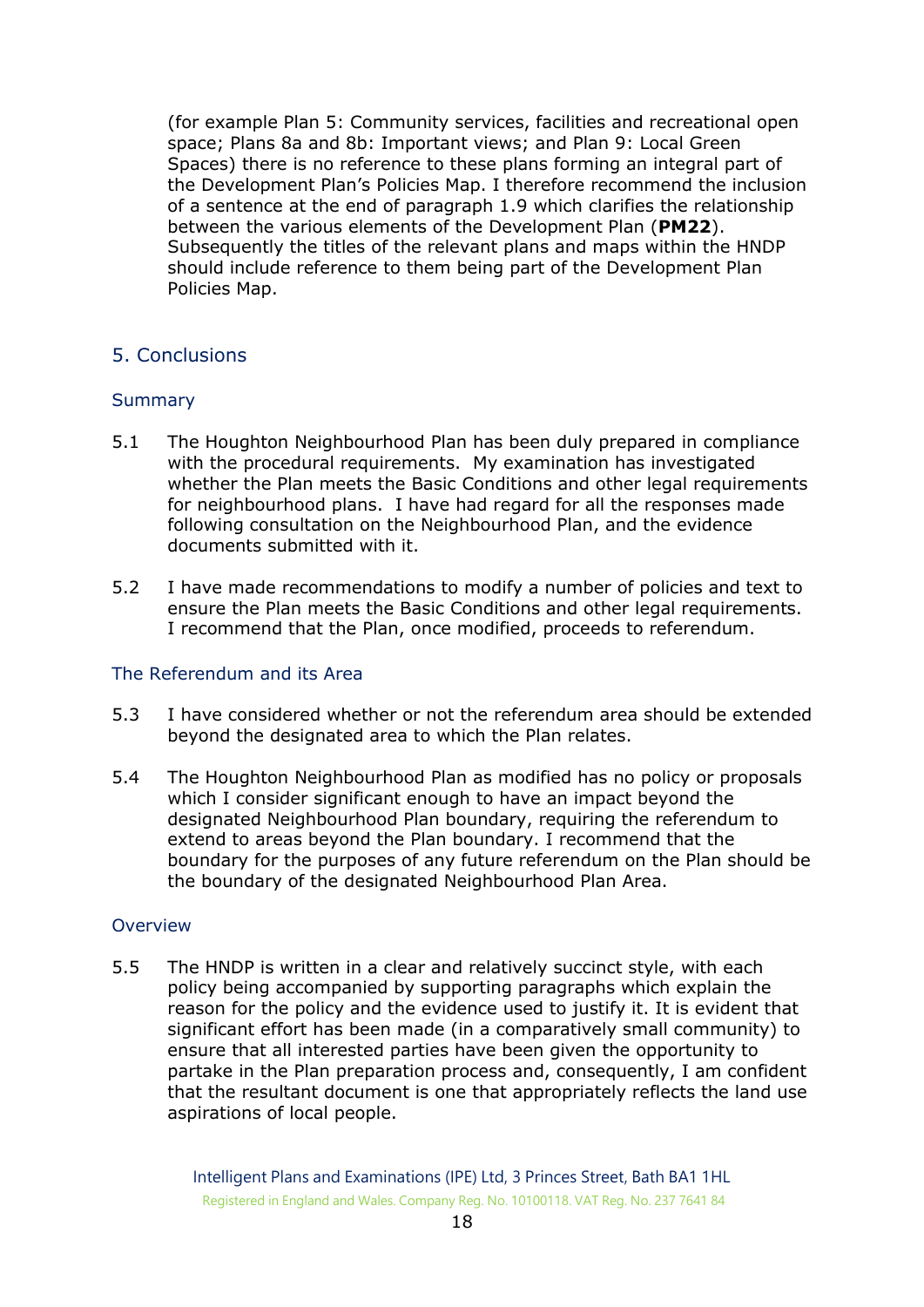5.6 Houghton is an attractive village, set within a beautiful landscape and I am confident that the HNDP will assist in the protection of the qualities which are valued by local residents. The Neighbourhood Plan, if made, will become an important component in the Development Plan and will contribute to providing a clear land use policy base for the area.

David Hogger

<span id="page-18-0"></span>Examiner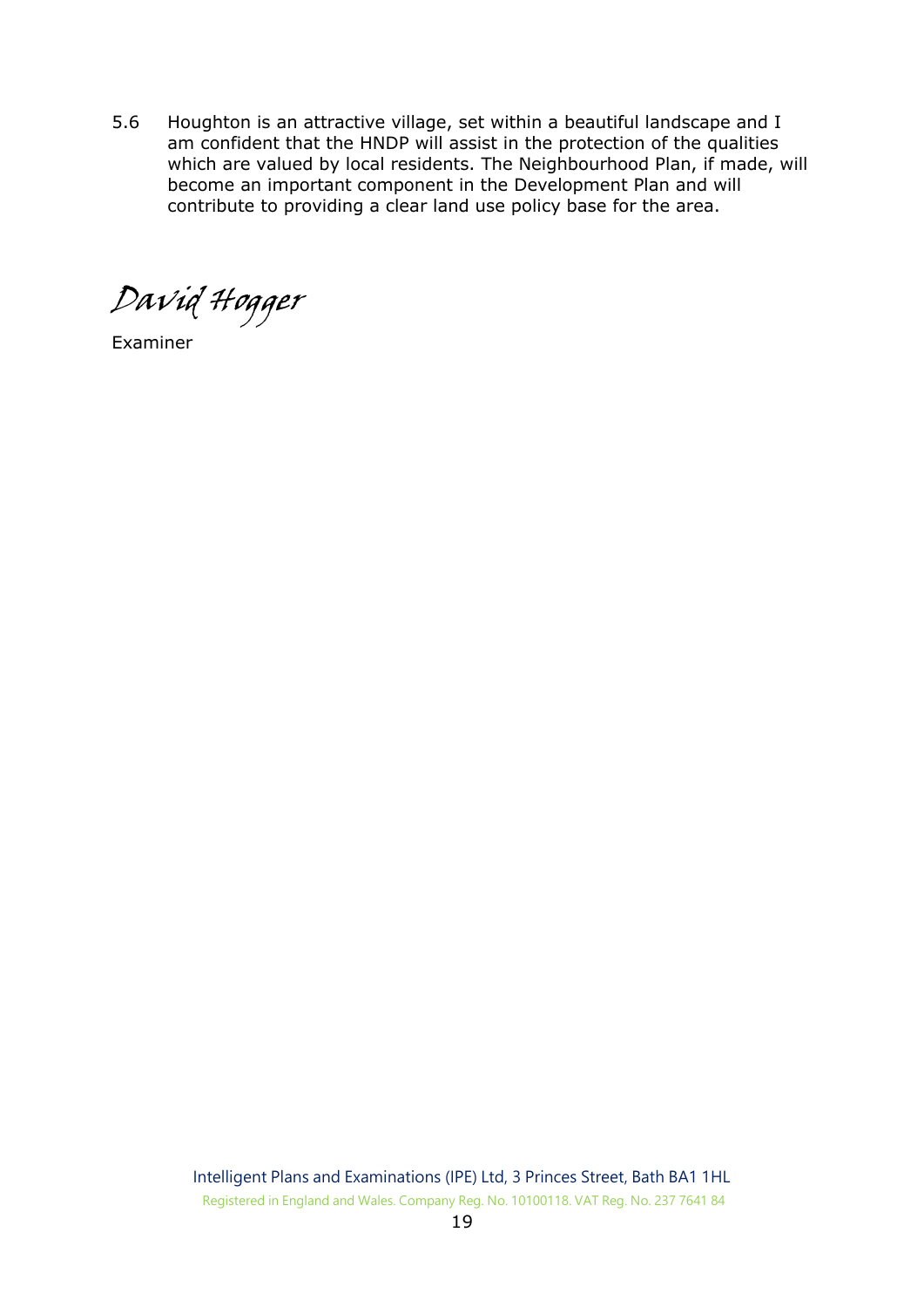# Appendix: Modifications (22)

Note: Additions are shown in bold and deletions are show in strikethrough.

| <b>Proposed</b><br>modification<br>number<br>(PM) | Page no./ other<br>reference                                              | <b>Modification</b>                                                                                                                                                                                                                                                                                                                                                                                  |
|---------------------------------------------------|---------------------------------------------------------------------------|------------------------------------------------------------------------------------------------------------------------------------------------------------------------------------------------------------------------------------------------------------------------------------------------------------------------------------------------------------------------------------------------------|
| PM1                                               | Page 11<br>Plan 4: Houghton<br>and Bossington<br><b>Conservation Area</b> | Identify Houghton Lodge Historic Park<br>and Garden on Plan 4.                                                                                                                                                                                                                                                                                                                                       |
| PM <sub>2</sub>                                   | Page 13<br>Policy HTN1                                                    | Modify the second sentence of the<br>policy to read:<br>In <del>making this assessment, the</del><br>following objectives will be sought and<br>balanced, as relevant to the proposal<br>assessing the sustainability<br>credentials of a development<br>proposal, the achievement of the<br>following objectives will be<br>sought and balanced against each<br>other, as relevant to the proposal: |
| PM <sub>3</sub>                                   | Page 14<br>Policy HTN2                                                    | Modify the first sentence of the policy<br>to read:<br>Development involving the loss of the<br>following community services,<br>facilities and recreational open space,<br>as shown on Plan 5 will only be<br>supported                                                                                                                                                                             |
| PM4                                               | Page 16<br>Policy HTN3                                                    | Modify the second sentence of the<br>policy to read:<br>This includes predominantly providing<br>dwellings with 2 and 3 bedrooms to<br>meet the need for smaller<br>propertyies.                                                                                                                                                                                                                     |
| PM <sub>5</sub>                                   | Page 16<br>Policy HTN3                                                    | Add a new sentence at the end of the<br>policy to read:<br>As part of providing a range of<br>housing types, self and custom<br>built dwellings will be supported                                                                                                                                                                                                                                    |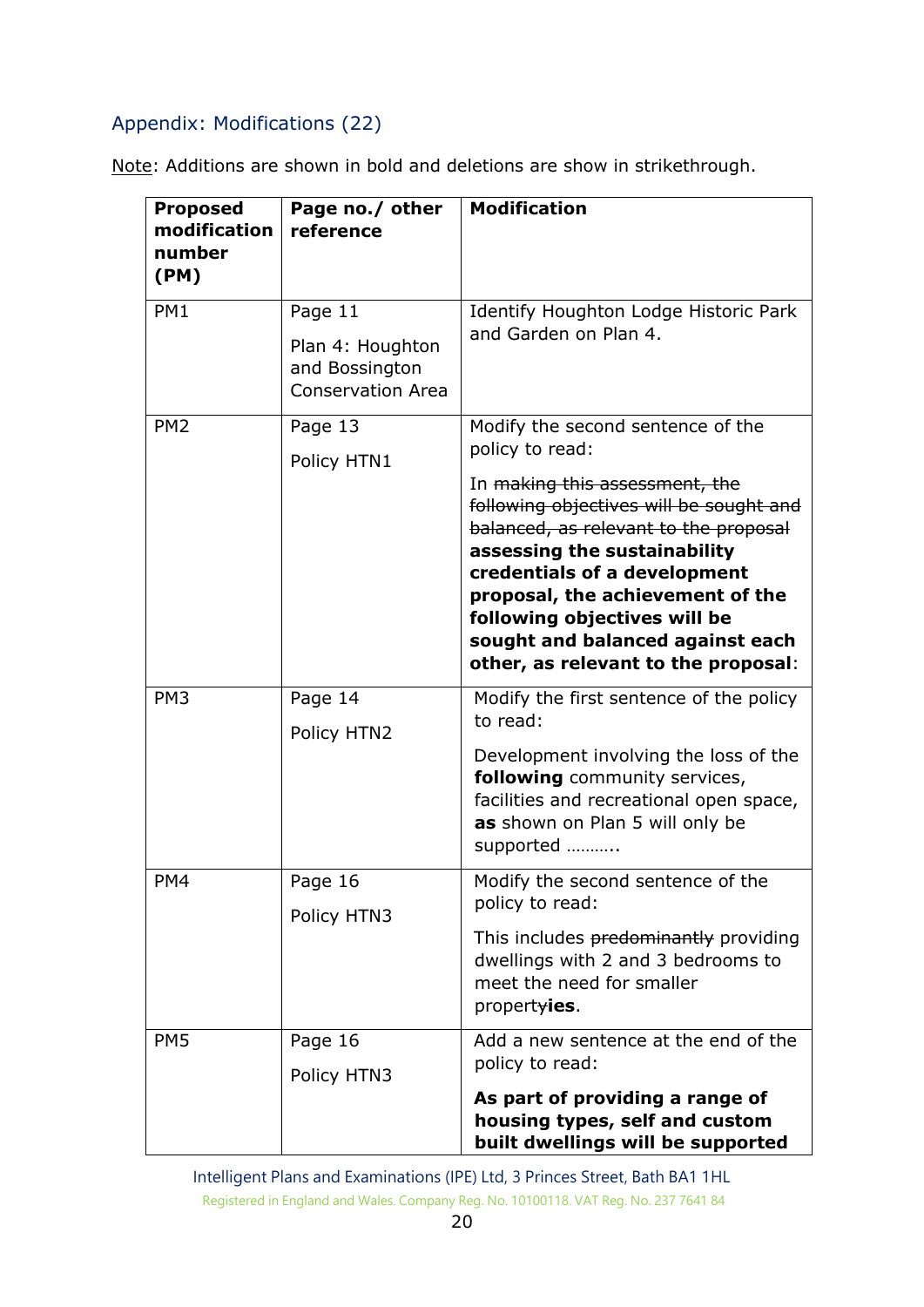|                 |                    | subject to other Development<br>Plan policies.                                                                                                                                                                                                                                                                                                      |
|-----------------|--------------------|-----------------------------------------------------------------------------------------------------------------------------------------------------------------------------------------------------------------------------------------------------------------------------------------------------------------------------------------------------|
| PM <sub>6</sub> | Page 17            | Add a new sentence at the end of the<br>paragraph to read:                                                                                                                                                                                                                                                                                          |
|                 | Paragraph 5.10     | Whilst under local plan policies a<br>scheme of up to 10 dwellings<br>would not be required to provide<br>any affordable housing, unless on<br>a rural exception site, the<br><b>Housing Needs Survey findings as</b><br>to the size of dwellings sought<br>locally are relevant and capable<br>of being achieved through a<br>scheme of this size. |
| PM7             | Page 21<br>Table 2 | At the end of the fourth bullet point,<br>clarify the reference to Bossington<br>Lodges:                                                                                                                                                                                                                                                            |
|                 |                    | (e.g. The Old School House, The Boot<br>Inn (north wall), and Bossington<br>Lodges - which although outside<br>the boundary of Houghton Parish<br>provide appropriate design<br>reference points);                                                                                                                                                  |
|                 |                    | Modify the 'title' of the fifth bullet<br>point to read:                                                                                                                                                                                                                                                                                            |
|                 |                    | Late 19 <sup>th</sup> Century, 'Arts and Crafts'<br>vernacular revival, estate style (at<br>South End and Bossington, the<br>latter, although outside the HNDP<br>boundary, provides appropriate<br>design reference points):                                                                                                                       |
| PM <sub>8</sub> | Page 47            | Delete all of Appendix B.                                                                                                                                                                                                                                                                                                                           |
|                 | Appendix B         |                                                                                                                                                                                                                                                                                                                                                     |
| PM <sub>9</sub> | Page 19            | Modify the introductory sentence of<br>the policy to read:                                                                                                                                                                                                                                                                                          |
|                 | Policy HTN4        | Development proposals should<br>protect and enhance the key<br>characteristics of Houghton village as<br>set out in Table 2 and haveing regard<br>to the National Model Design Code                                                                                                                                                                 |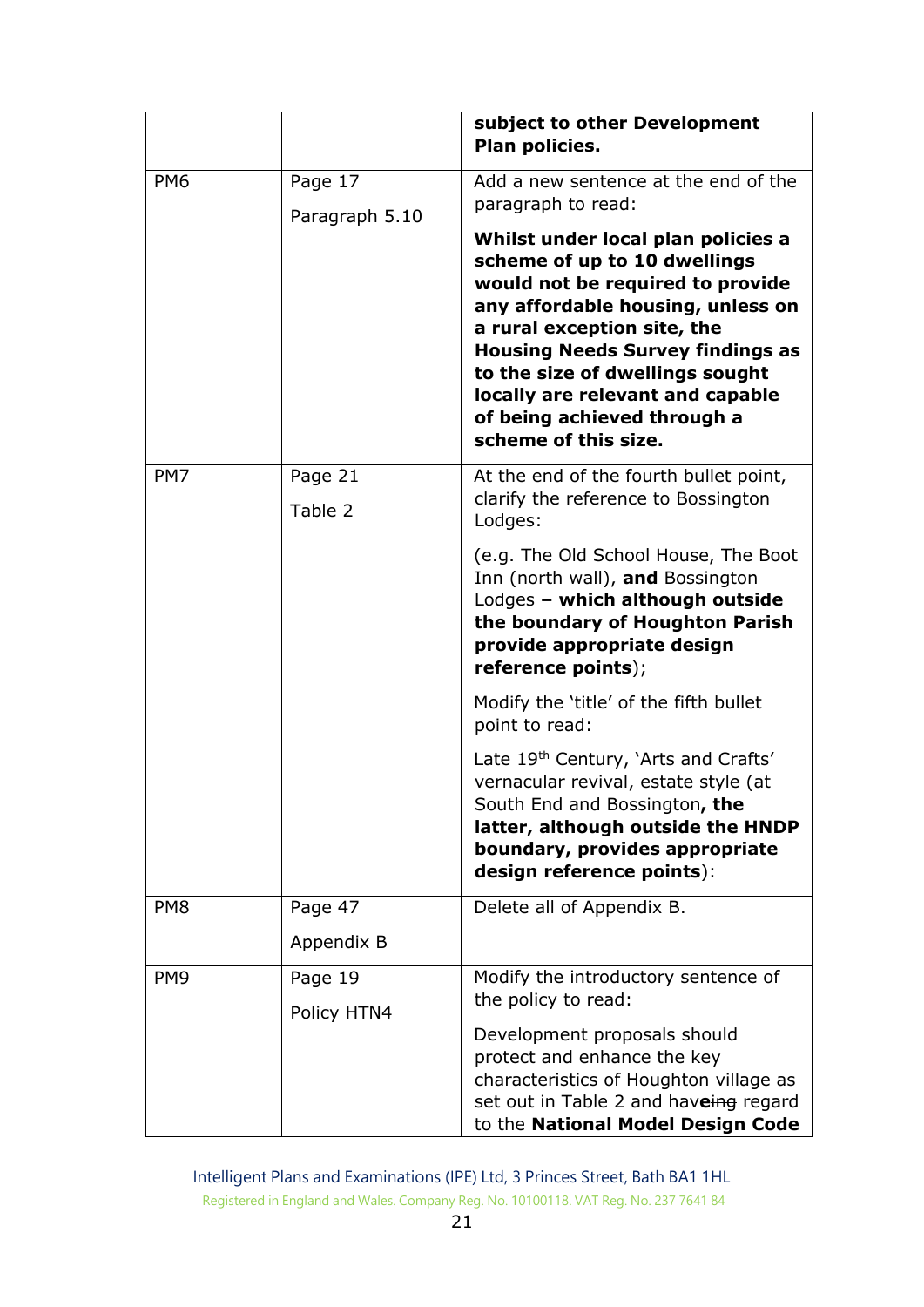|             |                          | and Guidance design components<br>identified in Appendix B.                                                                                                                                                                                                                                                                                                                                                                                                                                                                                                                                                                                       |
|-------------|--------------------------|---------------------------------------------------------------------------------------------------------------------------------------------------------------------------------------------------------------------------------------------------------------------------------------------------------------------------------------------------------------------------------------------------------------------------------------------------------------------------------------------------------------------------------------------------------------------------------------------------------------------------------------------------|
| <b>PM10</b> | Page 19<br>Paragraph 6.3 | Replace the last sentence of<br>paragraph 6.3 to read:<br>Appendix B sets out a checklist of<br>design components to be considered<br>when assessing whether development<br>proposals are in keeping with the key<br>characteristics of the village. The<br><b>National Model Design Code</b><br><b>Guidance sets out 10</b><br>characteristics that should be<br>given consideration when<br>planning development. These<br>include Context, Movement,<br>Nature, Built Form, Identity,<br><b>Public Space, Homes and</b><br><b>Buildings, Uses, Resources and</b><br>Lifespan. Further advice is found<br>in the National Model Design<br>Code. |
| <b>PM11</b> | Page 23<br>Policy HTN5   | Split policy HTN5 into two policies.<br>Terminate the current policy HTN5<br>after point 3 but make no<br>modifications to the wording. (see<br>PM12)                                                                                                                                                                                                                                                                                                                                                                                                                                                                                             |
| <b>PM12</b> | Page 23<br>Policy HTN5   | Create a 'new' policy HTN6 using the<br>same list of non-designated heritage<br>assets as currently set out on page<br>23 to read:                                                                                                                                                                                                                                                                                                                                                                                                                                                                                                                |
|             |                          | <b>Policy HTN6 Non-designated</b><br>heritage assets in the<br><b>Conservation Area</b>                                                                                                                                                                                                                                                                                                                                                                                                                                                                                                                                                           |
|             |                          | In considering proposals affecting the<br>following non-designated heritage<br>assets in the Conservation Area, as<br>listed below and shown on Plan 7,<br>regard will be had to the scale of any<br>harm or loss and the significance of<br>the asset concerned:                                                                                                                                                                                                                                                                                                                                                                                 |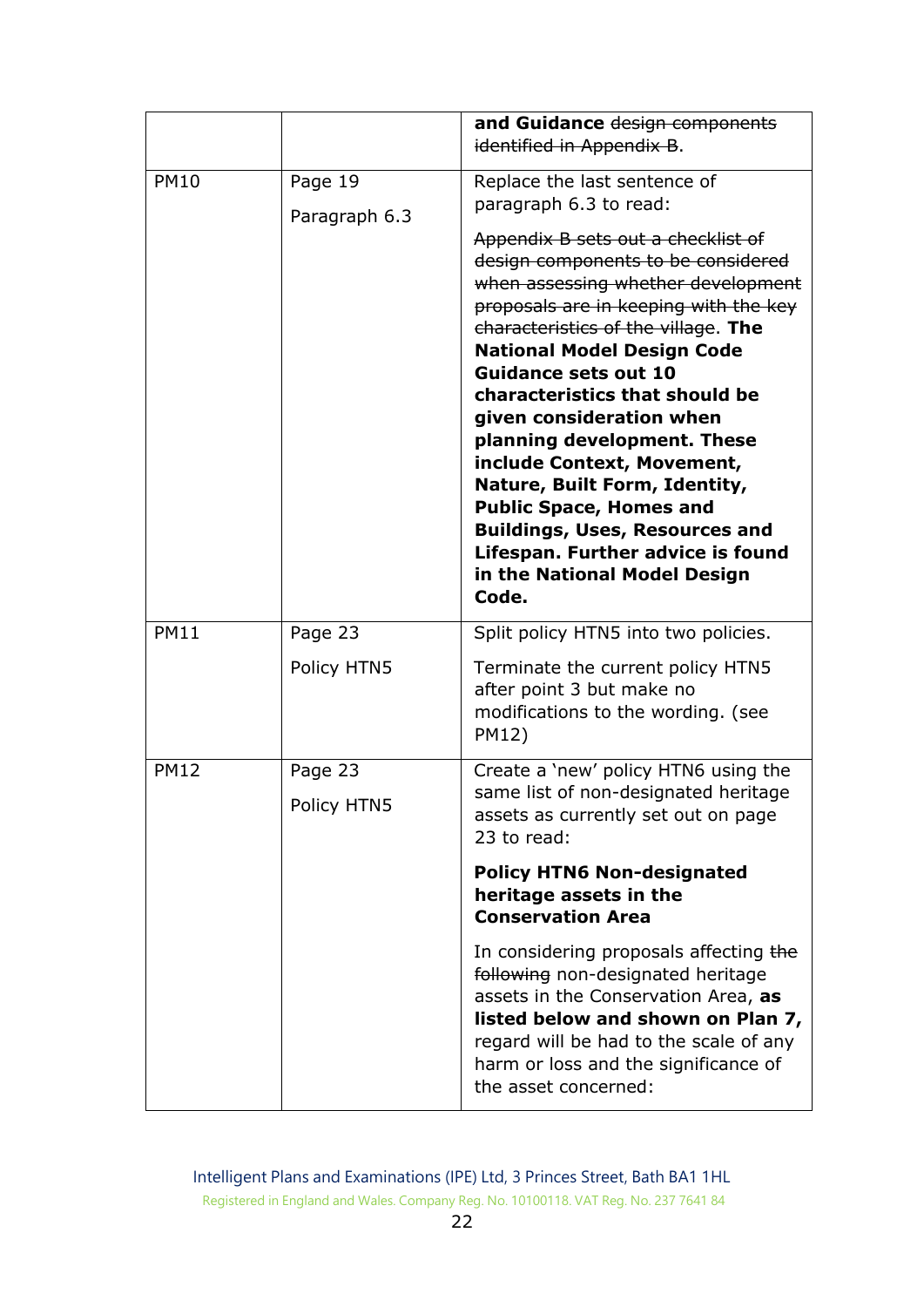|             |                  | [the list of non-designated heritage<br>assets remains unaltered]                                                                                                     |
|-------------|------------------|-----------------------------------------------------------------------------------------------------------------------------------------------------------------------|
|             |                  | Note: Subsequent policy and plan<br>numbers will have to change and<br>consequential modifications to the<br>explanatory text in paragraph 6.8 will<br>be required.   |
| <b>PM13</b> | Page 25          | Insert a new plan which identifies the<br>non-designated heritage assets as set<br>out in the list in the new policy HTN6.                                            |
| <b>PM14</b> | Page 26          | At the end of the introductory                                                                                                                                        |
|             | Policy HTN6      | sentence in policy HTN6 add:                                                                                                                                          |
|             |                  | (see Plan 7)                                                                                                                                                          |
| <b>PM15</b> | Page 26          | Modify bullet point 4 to read:                                                                                                                                        |
|             | Policy HTN6      | provides for any impacts to be<br>satisfactorily mitigated by a<br>landscaping scheme which is itself<br>acceptable-not out of character<br>with the local landscape. |
| <b>PM16</b> | Page 26          | Delete requirement 9:                                                                                                                                                 |
|             | Policy HTN6      | 9. does not unduly impact on<br>elevated views from outside the<br>Neighbourhood Area.                                                                                |
| <b>PM17</b> | Page 31          | In the chapter heading, title of the                                                                                                                                  |
|             | Policy HTN7      | policy and in the introductory<br>sentence of paragraph 7.14, insert<br>the word public before 'views'.                                                               |
| <b>PM18</b> | Page 31          | Delete bullet point 5:                                                                                                                                                |
|             | Policy HTN7      | View 8: Looking east at Freemantle<br><b>Farm</b>                                                                                                                     |
|             | Page 33: Plan 8A | Delete View 8 from the Plan.                                                                                                                                          |
|             | Page 34: Photos  | Delete photo of View 8 and text: View<br>8: E at Freemantle Farm                                                                                                      |
| <b>PM19</b> | Page 40          | Modify the first requirement to read:                                                                                                                                 |
|             | Policy HTN9      | 1. any proposed use of agricultural<br>land for renewable and low carbon                                                                                              |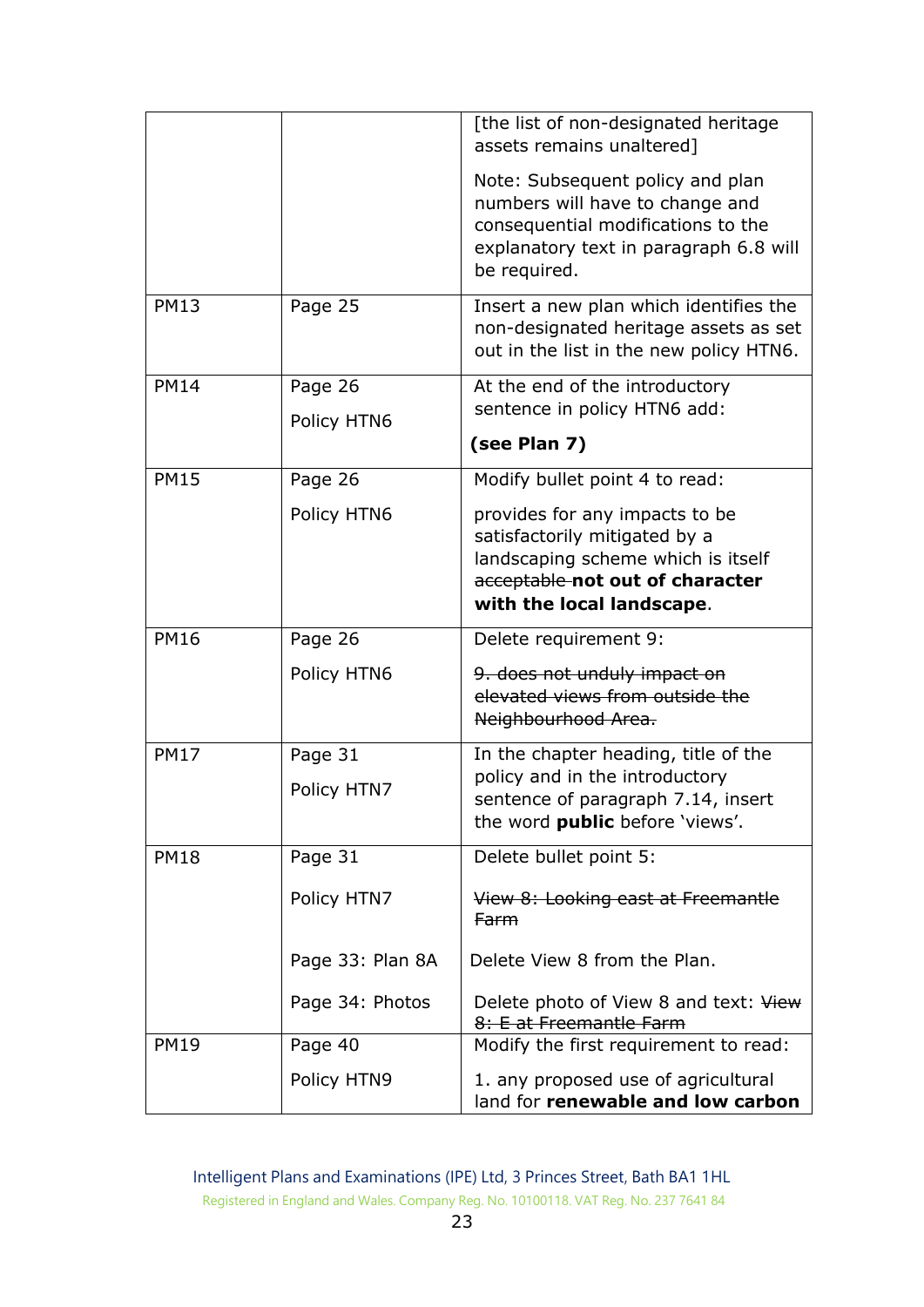|             |                           | energy projects has been shown to<br>be necessary, that                                                                                                                                                                                                                                                                                                                                                                                                                                                                                                                                                                                      |
|-------------|---------------------------|----------------------------------------------------------------------------------------------------------------------------------------------------------------------------------------------------------------------------------------------------------------------------------------------------------------------------------------------------------------------------------------------------------------------------------------------------------------------------------------------------------------------------------------------------------------------------------------------------------------------------------------------|
| <b>PM20</b> | Page 42<br>Paragraph 7.25 | Modify the first sentence of the sixth<br>bullet point to read:<br>including designated and non-<br>designated heritage assets and their<br>settings                                                                                                                                                                                                                                                                                                                                                                                                                                                                                         |
| <b>PM21</b> | Page 44<br>Paragraph 8.4  | Add a new paragraph regarding<br>monitoring to read:<br><b>The Parish Council will monitor</b><br>the implementation of policies in<br>the NDP and keep under review<br>the need for the NDP to be<br>updated. Policies in the NDP may<br>be superseded by other<br>development plan policies, such<br>as those arising from the current<br>review of the Local Plan, or by the<br>emergence of new evidence.<br>Where policies in the NDP<br>become out-of-date or new<br>policies are found to be required,<br>the Parish Council, in consultation<br>with Test Valley Borough Council,<br>will decide how best to update<br>the document. |
| <b>PM22</b> | Page 3<br>Paragraph 1.9   | Add a sentence at the end of<br>paragraph 1.9 to read:<br>Plans in this document which form<br>part of the Test Valley Adopted<br><b>Local Plan Policies Map are:</b><br>Plan 5 - Community services,<br>facilities and recreational open<br>space<br>Plan 6 - Houghton and Bossington<br><b>Conservation Area Character</b><br><b>Appraisal Map</b><br>Plan 7 - Landscape Character<br>types                                                                                                                                                                                                                                                |